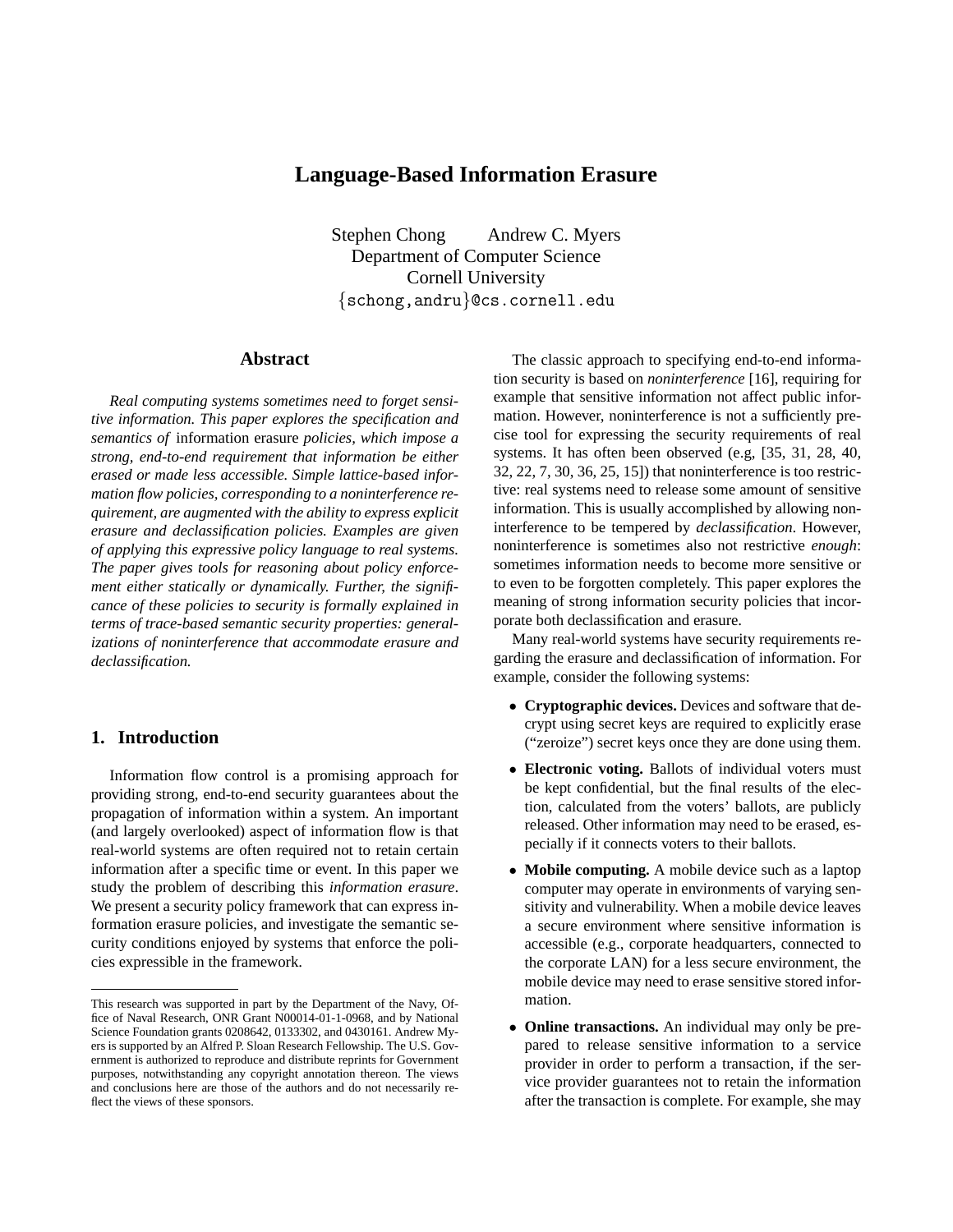be prepared to give her credit card details to a merchant to make a purchase, so long as the merchant erases those details afterward.

• **Medical information systems.** Health care providers hold sensitive patient information, including demographic and medical data. In many countries, legislation controls under what conditions patient information may be released, and to whom.

As these examples suggest, the reasons for erasing or declassifying information are diverse, often complex, yet crucial to security. We therefore propose a security policy framework that allows the specification of both erasure and declassification policies, and supports application-specific reasoning about the erasure and declassification of information. In this framework, *erasure policies* specify what policy should initially be enforced on information, the conditions under which the information must be erased, and (since information may be allowed to exist in a system after erasure in a restricted form) what policy must be enforced on information to allow it to survive erasure. *Declassification policies*, first presented in [7], specify what policy should initially be enforced on the information, the conditions under which the information may be declassified, and the policy that should be enforced on the information after declassification.

It is important to note that erasure and declassification policies govern the use of *information* rather than of the *locations* where information is stored. In particular, if a piece of data has an erasure policy, it means that not only should the data itself be erased under the specified conditions, but also any information derived from it should be erased. Thus, erasure policies describe strong, end-to-end restrictions on how information may be used. Information erasure and declassification can be seen as opposites: As time progresses, declassification permits more information flows in a system; by contrast, erasure permits fewer information flows as time moves forward.

Much recent work (e.g., [29, 40, 32, 22, 7, 30, 36, 25, 15]) has focused on security properties that generalize noninterference to permit reasoning about declassification; as this paper shows, many of these security properties have parallels involving information erasure. We show that some of these properties are possessed by systems that enforce our framework's policies.

In our policy framework, erasure and declassification are controlled by certain *conditions* under which erasure and declassification are respectively required and permitted. These conditions are inevitably application-specific, so the framework does not specify the logic for expressing these conditions, preserving generality. The framework is general in another sense; although the policies are intended to be used for program annotation and analysis, the actual form of the programming language is not specified.

This paper does not focus on how to construct systems that enforce our framework's policies; that topic is left to future work. However, we expect that erasure and declassification policies can be enforced through a combination of static analysis (such as a security type system, e.g., [41, 39, 20, 27, 1, 3, 33]) and run-time mechanisms.

The rest of the paper is organized as follows. Section 2 introduces a unified framework for erasure and declassification security policies, and presents two examples of how this framework can express real-world information erasure requirements. Section 3 gives an ordering relation that enables analysis of legal information flows in this framework, together with (and consistent with) a denotational semantics that captures the meaning of policies. Section 4 discusses the semantic security conditions enjoyed by systems that enforce erasure and declassification policies. We discuss related work in Section 5, and conclude in Section 6. Proofs of the main theorems and lemmas are given in appendices.

### **2. Erasure and declassification policies**

This section shows how a single policy framework can incorporate both erasure and declassification policies, building on lattice-based information flow policies. It then presents some example policies that capture real-world information erasure requirements.

### **2.1. Policies**

We assume there is some underlying lattice of security levels  $\mathcal{L}$  [11], giving a base vocabulary for expressing erasure and declassification policies. The lattice ordering on  $\mathcal L$ is written as  $\Box$ .

There are three kinds of policies, given by the syntax in Figure 1.

| $\ell \in \mathcal{L}$                                            | Lattice element         |
|-------------------------------------------------------------------|-------------------------|
| c, d                                                              | Conditions              |
| $p, q ::=$                                                        | Policies                |
|                                                                   | Lattice-level policy    |
| $p \overset{c}{\leadsto} p'$<br>$p \overset{c}{\cancel{\sim}} p'$ | Declassification policy |
|                                                                   | Erasure policy          |

#### Figure 1. Syntax for policies

A lattice-level policy  $\ell$  is the simplest kind of policy: information labeled with security policy  $\ell$  must be used in accordance with the security level  $\ell \in \mathcal{L}$ . The intuition is that it should only affect information at level  $\ell$  or higher.

An erasure policy  $p \nless p'p'$  requires that the policy p be enforced on information, and in addition once condition  $c$  is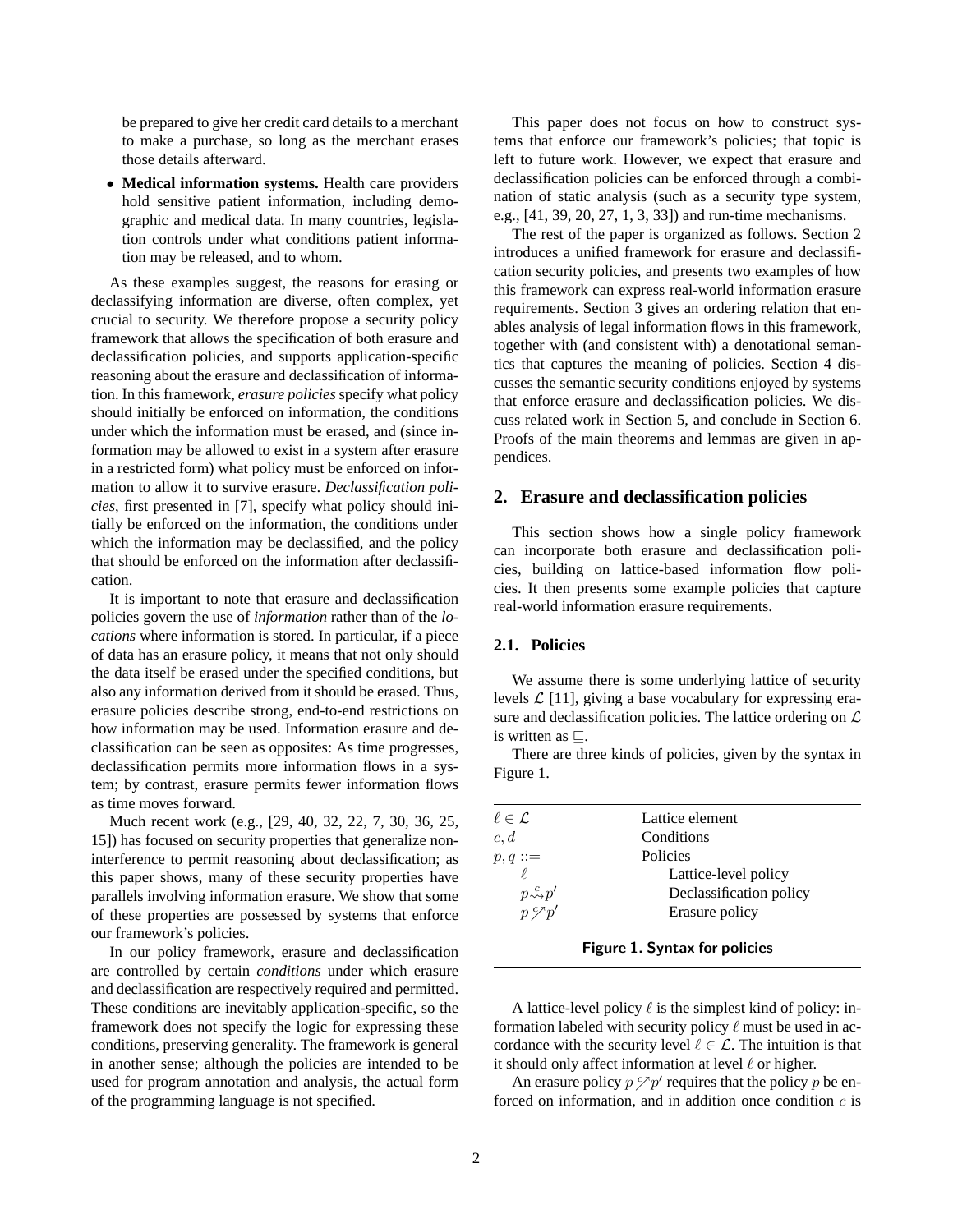satisfied, policy  $p'$  *must* also be enforced on the information. Therefore, once  $c$  is satisfied, the system must erase the contents of any location affected by the information if that location is governed by the policy  $p \nless p'p'$  (or by any other policy not at least as restrictive as  $p'$ ).

For example, consider an erasure policy  $L \mathcal{G}H$ , where H and L are elements of the lattice  $\mathcal L$  such that  $L \subseteq H$ and  $L \neq H$ . Initially, data labeled with this policy would be usable at the level  $L$ . However, once condition  $c$  is satisfied, the data must either be erased from the system, or must have the policy  $H$  enforced on it; either way, the data is no longer usable at level L, and indeed, at any level  $\ell$  such that  $H \not\sqsubset \ell$ .

A declassification policy  $p \rightarrow \infty$  means that the policy p must be enforced on that information, but whenever the condition  $c$  is satisfied, the data may be declassified; after declassification, the policy  $p'$  must be enforced on the declassified information [7].

Conditions  $c$  are used to express when it is permissible to declassify information, and when it is necessary to erase information. If a condition is false at some point during execution, then becomes true, and finally returns to false, any information governed by a policy  $p \nless p'p'$  during the first period must still be erased when  $c$  is false again. And information that was declassified when the condition was true may remain declassified when  $c$  is false again.

For generality, we do not specify a logic for conditions; any logic will suffice as long as it is possible to reason about whether a condition  $c$  is satisfied at a given point of a system's execution. In particular, given a trace  $\tau$  of a system, then the relation  $\tau \models c$  is true if and only if the condition c is satisfied when the system has produced the trace  $\tau$ . Thus, to instantiate this generic framework, one must choose an appropriate language and semantics for conditions, and provide a sound way to check the satisfaction relation  $\tau \models c$ . (One must also provide sound procedures for checking certain other assertions that are related to the satisfaction relation; more details are found in Section 3.1). For expressive condition languages, the checking of conditions is likely to be incomplete. The effect of incompleteness will be just to make security analysis more conservative.

To develop intuition for the erasure and declassification policies, and to show the expressiveness of the policy framework, we present two examples that highlight real-world uses of information security policies and show how such policies can be represented using our policy framework.

### **2.2. Example: mobile computing**

A mobile device, such as a laptop computer, may operate in several environments of varying sensitivity and vulnerability. When a mobile device leaves a secure environment (where sensitive information is accessible) for a less

secure environment, it may be necessary to ensure that the mobile device does not contain any sensitive information: the mobile device needs to erase sensitive information before entering a less secure environment.

For example, suppose a laptop is used both at corporate headquarters and on client sites. At corporate headquarters, it is connected to the corporate LAN, and has access to sensitive documents; at the client site, it may be possible for client personnel to use the laptop.

When sensitive documents are downloaded onto the laptop at headquarters, a suitable security policy for the documents is H  $^{noLAN}$ /T, where  $noLAN$  is true when the laptop is disconnected from the corporate LAN, H is a security level for the sensitive documents, and  $\top$  is a security level so high that the laptop is not permitted to hold any data at that level. Thus, the sensitive documents must be removed from the laptop at or before the time that the laptop is disconnected from the LAN. Rather than leave the enforcement of this policy to the laptop user, the document management system on the laptop could automatically enforce this policy, erasing sensitive documents whenever the laptop is disconnected from the LAN. An efficient alternative to erasing the actual documents would be to encrypt them and erase the key.

### **2.3. Example: online transaction**

Consider a consumer purchasing a product from a merchant over a network. In order to complete the transaction, the consumer has to provide a credit card number to the merchant. The merchant promises not to keep any record of the credit card number after the transaction. However, once the consumer has approved the purchase, the merchant must send the credit card number to the bank, which *will* keep a record of the credit card number.

Let  $M$  be a security level corresponding to information stored by the merchant. Let  $B$  be a security level corresponding to information stored by the bank. Then a suitable policy for the credit card number is  $(M^{pur}_{\leadsto} B)^{end}$   $\geq B$ , where *pur* is a condition that is true once the consumer has approved the purchase, and end is a condition that is true by the end of the transaction.

Note that the policy  $(M^{pur}_{\leadsto} B)$   $^{end}$  B allows the merchant to release the credit card details to the bank once the customer has approved the purchase, since (as will be made precise in the following section) information labeled with policy  $(M^{pur}_{\leadsto}B)^{end}$  *end* B is permitted to be relabeled with the policy  $B$ , provided the condition  $pur$  is true at the time of relabeling. However, at the end of the transaction, the policy B should be enforced on the credit card number, meaning that the bank is allowed to store the number, but the merchant must have removed the number from his system.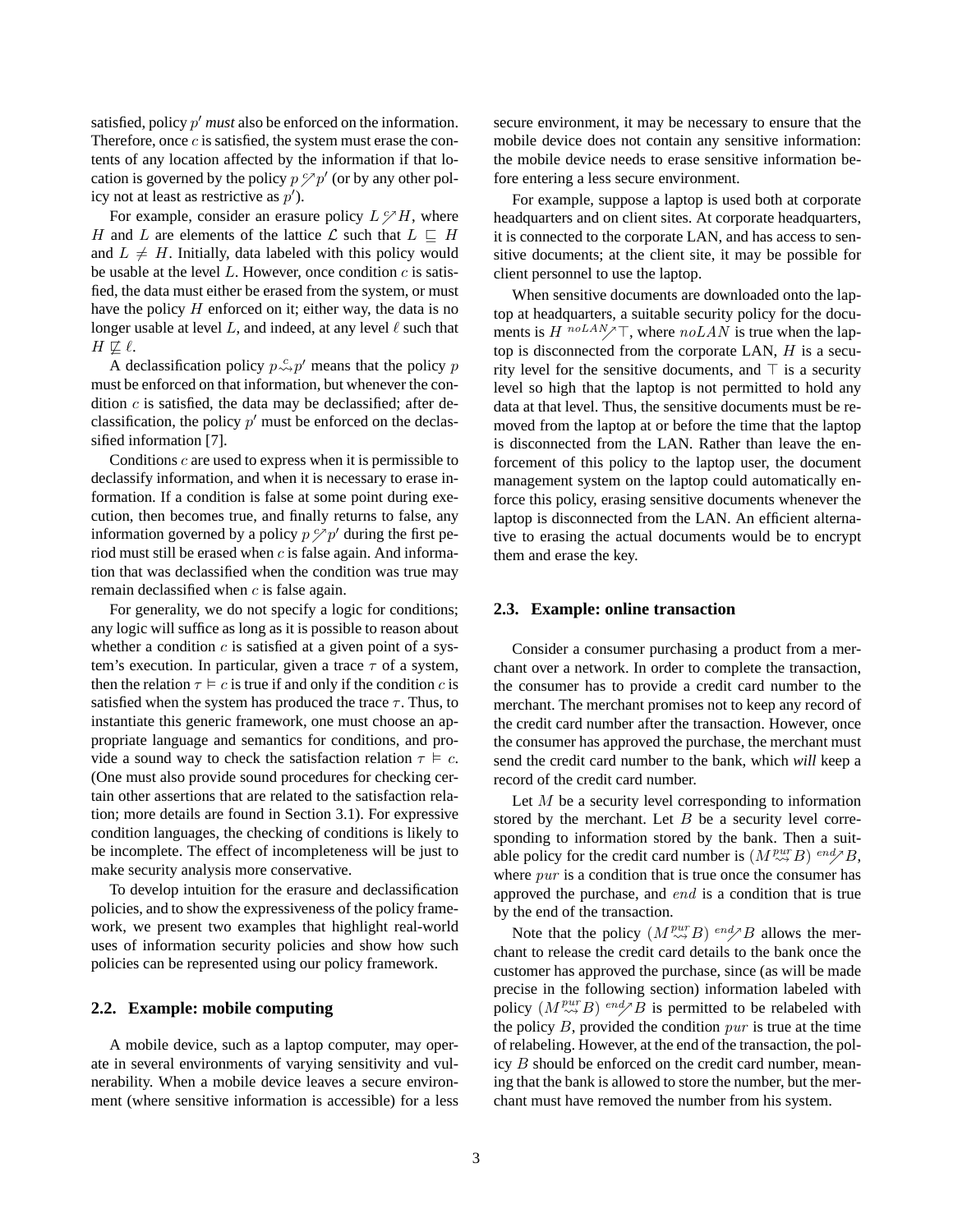Now suppose that we extend the example so that the consumer can optionally allow the merchant to store the credit card number, for example, to maintain a customer profile, and save the consumer from needing to re-enter the credit card number for subsequent purchases. A suitable policy for the credit card number is now  $((M^{pur}_{\leadsto B})^{end}$ <sup>*end*</sup> $(B)$ <sup>pro</sup> $(\overset{pur}{\leadsto} B)$ , where pro is a condition that is true when the consumer has given permission for the merchant to maintain a customer profile. Note that if the consumer gives permission, then the merchant may store the credit card number with a policy  $M^{pur}_{\sim}B$ , allowing the merchant to send the credit card number to the bank when the consumer makes a purchase; if the consumer does not give permission, then the merchant is still required to erase the credit card number by the end of the transaction.

### **3. Semantics**

We assume that a system contains locations that are governed by various policies. As information flows between locations, the policy governing the information implicitly changes. In this section, we define a relation over policies that characterizes when it is secure to flow from one policy to another. We then give a semantics for policies, showing that this "may-flow" relation is sound with respect to these semantics. We show that the semantics has some interesting and important properties. Note that the specification of security policies, and the definition of the may-flow relation, are independent of any particular mechanism for enforcing the security policies.

### **3.1. May-flow relation**  $p \leq_T q$

We now define a may-flow relation  $p \leq_{\tau} q$  on policies that describes permitted information flow. The relation is parameterized by a trace  $\tau$ , because the declassification and erasure of information depends upon the satisfaction of conditions, which in turn depends on system traces  $\tau$ . Intuitively, if  $p \leq_{\tau} q$ , then information labeled with policy p may securely flow to a location labeled with policy  $q$  when the system has produced trace  $\tau$ . For this flow to be secure, the policy q must be at least as restrictive as the policy  $p$ , that is, anything that  $q$  permits to be done to information,  $p$  permits as well. The one exception to this principle of increasing restrictiveness is declassification, whose whole purpose is to make policies less restrictive.

Figure 2 shows the inference rules for the  $p \leq_{\tau} q$  relation. We assume the set of traces is prefix-closed, and write  $\tau' \succeq \tau$  if the trace  $\tau'$  extends trace  $\tau$ , and  $\tau' \preceq \tau$  if  $\tau'$  is a prefix of  $\tau$ . We write  $\tau' \succ \tau$  if  $\tau'$  extends  $\tau$  and  $\tau' \neq \tau$ . For convenience, we sometimes refer to a trace  $\tau$  as if it were a time; this should be understood as referring to the time at which the system has produced the trace  $\tau$ .

We write  $[\tau, \tau') \not\vDash c$  as an abbreviation for  $\forall \tau''$ .  $\tau' \succ$  $\tau'' \succeq \tau \Rightarrow \tau'' \nvDash c$ , and valid $(p, [\tau, \tau'))$  as an abbreviation for  $\forall \tau'' \cdot \tau' > \tau'' \succeq \tau \Rightarrow$  valid $(p, \tau'')$ . Intuitively, if  $[\tau, \tau'] \not\vDash c$ , then c is not satisfied by any trace that extends  $\tau$  and is a strict prefix of  $\tau'$ ; similarly valid $(p, [\tau, \tau'])$ is true if valid $(p, \tau'')$  for every trace  $\tau''$  that extends  $\tau$  and is a strict prefix of  $\tau'$ .

The rule (MF-LATTICE) states that information may flow from a lattice-level policy  $\ell$  to a lattice-level policy  $\ell'$  provided that  $\ell \sqsubseteq \ell'$ . Since  $\tau$  is not mentioned in the premise, such flow is permitted at any time. The rule (MF-TRANS) makes the  $\leq_{\tau}$  relationship transitive on policies.

The declassification rule (MF-DECL) permits information to flow from a declassification policy  $p \rightarrow \gamma p'$  to policy p' at trace  $\tau$ , provided that the condition for declassification c is satisfied at trace  $\tau$ . This rule captures the intuitive meaning of declassification policies: declassification may occur when the appropriate condition is satisfied. Note that Rule (MF-DECL) permits flow from  $p \rightarrow p'$  to p', and p' may permit operations that  $p \rightarrow \infty p'$  does not.

The declassification introduction rule (MF-DECL-I) describes when it is permissible for information to flow from some policy q to the policy  $p \rightarrow p'$ . First, it must be permitted for information to flow from  $q$  to  $p$ ; second, at all times in the future, if the condition  $c$  is satisfied at that time, then it must be permitted for information to flow from  $q$  to  $p'$  at that time. In addition, at all times between now and the condition c being satisfied, the policy q is always *valid*, that is, information labeled with policy  $q$  does not need to be erased. The judgment valid $(p, \tau)$  describes if a given policy p is valid at time  $\tau$ . The requirement that q is valid between now and any possible declassification ensures that information flowing from q to  $p \stackrel{c}{\leadsto} p'$  does not escape any erasure requirements that  $q$  may have.

The declassification elimination rule (MF-DECL-E) allows information to flow from a declassification policy  $p \rightarrow{\mathcal{C}} p'$  to the policy p. Intuitively, it is acceptable for information to flow from  $p \stackrel{c}{\leadsto} p'$  to p, since the policy p is strictly more restrictive than the policy  $p \rightarrow{\mathcal{C}} p'$ , which enforces everything that  $p$  does but also permits declassification to  $p'$ .

The rule (MF-DECL-DECL) describes when information may flow from one declassification policy  $p \rightarrow p'$  to another, more restrictive declassification policy  $q \stackrel{d}{\leadsto} q'$ . The intuition is that this happens if  $q$  is at least as restrictive as  $p$ , the policy  $q \stackrel{d}{\leadsto} q'$  permits declassification only when  $p \stackrel{c}{\leadsto} p'$ does (that is, whenever the condition  $d$  is satisfied,  $c$  is satisfied too), and whenever declassification is permitted,  $q'$  is at least as restrictive as  $p'$ .

As can be seen by inspection of Figure 2, each of the may-flow rules for erasure policies corresponds to a declassification rule. For example, erasure introduction (MF-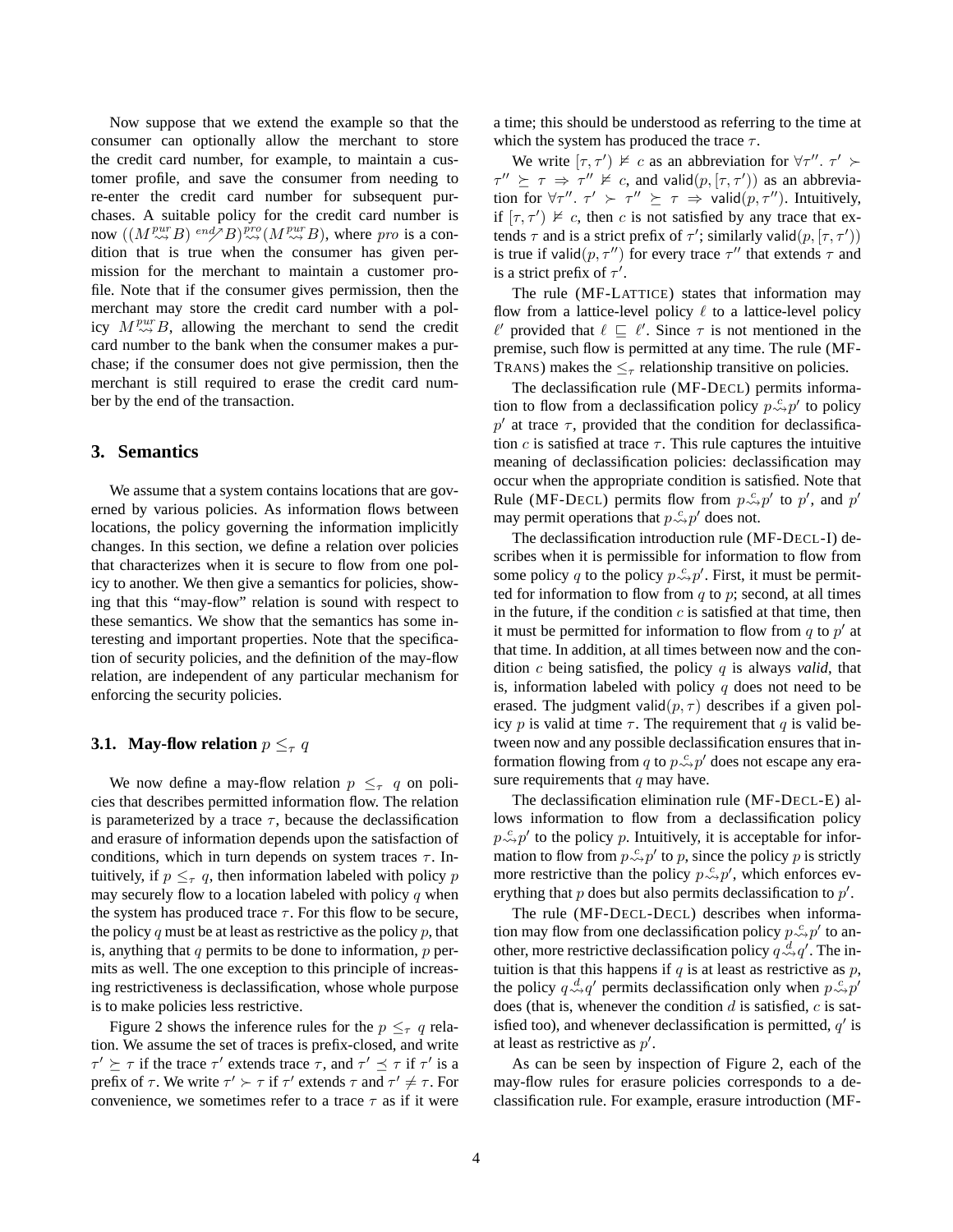| (MF-LATTICE)                                                                                    | (MF-TRANS)                                                                                      | (MF-ERASE-I)                                                                                                  | (MF-ERASE-E)                                                                                    |                                           |                         |                                           |
|-------------------------------------------------------------------------------------------------|-------------------------------------------------------------------------------------------------|---------------------------------------------------------------------------------------------------------------|-------------------------------------------------------------------------------------------------|-------------------------------------------|-------------------------|-------------------------------------------|
| $\ell \subseteq \ell'$                                                                          | $p \leq_{\tau} p' p' \leq_{\tau} p''$                                                           | $p \leq_{\tau} p \leq_{\tau} p'$                                                                              | $p \leq_{\tau} q p' \leq_{\tau} q$                                                              |                                           |                         |                                           |
| (MF-ERASE-ERASE)                                                                                | (MF-DECL)                                                                                       | (MF-DECL-I)                                                                                                   | $q \leq_{\tau} p$                                                                               |                                           |                         |                                           |
| $\forall \tau' \geq \tau, \tau' \models c \Rightarrow \tau' \models d$ and $p' \leq_{\tau'} q'$ | $\tau \models c$                                                                                | $\forall \tau' \geq \tau, \tau' \models c \Rightarrow q \leq_{\tau'} p'$ and $\text{valid}(q, [\tau, \tau'))$ |                                                                                                 |                                           |                         |                                           |
| (MF-DECL-E)                                                                                     | (MF-DECL-DECL)                                                                                  | $p \leq_{\tau} q$                                                                                             | $\forall \tau' \geq \tau, \tau' \models c \Rightarrow q \leq_{\tau'} p'$                        |                                           |                         |                                           |
| (MF-DECL-E)                                                                                     | (MF-DECL-DECL)                                                                                  | $p \leq_{\tau} q$                                                                                             | $\forall \tau' \geq \tau, \tau' \models d \Rightarrow \tau' \models c$ and $p' \leq_{\tau'} q'$ | $\text{valid}(\ell, \tau)$                | $\text{valid}(p, \tau)$ | $\text{valid}(p, \tau) \quad \tau \neq c$ |
| $p \leq_{\tau} p$                                                                               | $\forall \tau' \geq \tau, \tau' \models d \Rightarrow \tau' \models c$ and $p' \leq_{\tau'} q'$ | $\text{valid}(\ell, \tau)$                                                                                    | $\text{valid}(p, \tau)$                                                                         | $\text{valid}(p, \tau) \quad \tau \neq c$ |                         |                                           |

**Figure 2. Inference rules for**  $p \leq_{\tau} q$  and valid $(p, \tau)$ 

ERASE-I) is analogous to (MF-DECL-E): information may flow from p to  $p \nless p'p'$ , since  $p \nless p'p'$  is strictly more restrictive than p. An erasure policy  $p \nless p'p'$  enforces everything that  $p$  does, and in addition requires the information to be erased at certain times.

Erasure elimination (MF-ERASE-E) is analogous to the rule for declassification introduction, allowing information to flow from  $p \nless p'p'$  to q at trace  $\tau$  provided that information can flow both from p to q, and from p' to q at trace  $\tau$ . Intuitively, information may flow to  $q$  since that information would not need to be erased anyway, as information is allowed to flow from  $p'$  to q. This rule is not completely analogous to (MF-DECL-I) because it requires that information can flow from  $p'$  to q at trace  $\tau$ . By comparison, the rule (MF-DECL-I) requires that information must be able to flow from q to p' at traces  $\tau'$  in the future such that  $\tau' \models c$ . The declassification introduction rule differs because declassification is about flows that *may* happen in the future, while erasure is about flows that *must not* happen in the future; if we used the premise  $\forall \tau' \succeq \tau . \tau' \models c \Rightarrow p' \leq_{\tau'} q$  for (MF-ERASE-E), this would permit some insecure flows. For example, using the weaker rule, it would be possible to derive  $L \swarrow H \leq_{\tau} L$ , which is insecure, given the informal meaning of the erasure policy  $L \mathcal{L} H$ .

The rule (MF-ERASE-ERASE) compares two erasure policies,  $p \nless p'p'$  and  $q \nless q'q'$ , and is similar to (MF-DECL-DECL). Information may flow from  $p \nless p'p'$  to  $q \nless q'q'$  provided that  $q$  is at least as restrictive as  $p$ , and whenever  $p \nless p'p'$  requires information to be erased, so does  $q \frac{d}{d}q'$  (that is, whenever  $c$  is satisfied,  $d$  should be too), and whenever erasure is required,  $q'$  is at least as restrictive as  $p'$ .

There is no erasure rule analogous to (MF-DECL). This is because erasure policies specify flows that must not happen, which is difficult to capture with inference rules of this style. Instead, the onus of ensuring information is erased at appropriate times falls upon the system that enforces the policies; in Section 4 we discuss what it means for a nondeterministic state-transition system to enforce policies.

To soundly check if  $p \leq_{\tau} q$  holds for any given p, q and  $\tau$ , it is sufficient for an instantiation of the framework to provide sound procedures for checking the following assertions.

- $\bullet \ell \sqsubseteq \ell'$
- $\bullet \tau \models c$
- $\forall \tau' \succeq \tau$ .  $\tau' \vDash c \Rightarrow p \leq_{\tau'} q$
- $\forall \tau' \succeq \tau. \ \tau' \vDash c \Rightarrow \tau' \vDash d$
- $\forall \tau' \succeq \tau$ .  $\tau' \models c \Rightarrow [\tau, \tau') \not\vDash d$

Note that due to the definition of valid $(p, \tau)$ , a sound procedure for checking  $\forall \tau' \succeq \tau$ .  $\tau' \models c \Rightarrow [\tau, \tau') \not\vDash d$  can also be used to check  $\forall \tau' \succeq \tau$ .  $\tau' \vDash c \Rightarrow$  valid $(p, \lceil \tau, \tau' \rceil)$ .

What properties does the relation  $\leq_\tau$  exhibit? It is easy to establish that, for a fixed trace  $\tau$ ,  $\leq_{\tau}$  is a pre-order: transitive and reflexive. However, it does not form a partial order, as it is not antisymmetric. For example, for any trace  $\tau$ , condition c, and lattice element  $\ell \in \mathcal{L}$ , we have both  $\ell \leq_{\tau} \ell \overset{c}{\leadsto} \ell$ and  $\ell \stackrel{c}{\leadsto} \ell \leq_{\tau} \ell$ .

The relation  $\leq_{\tau}$  has a greatest and least element: the top and bottom elements of the lattice  $\mathcal{L}$ , denoted  $\top_{\mathcal{L}}$  and  $\bot_{\mathcal{L}}$ respectively.

**Property 3.1:** *For any trace*  $\tau$ *, the relation*  $\leq_{\tau}$  *is a preorder. Moreover, for all policies p, we have*  $p \leq_{\tau} \mathcal{T}_{\mathcal{L}}$  *and*  $\perp$ <sub>*c*</sub>  $\leq$ <sub>*r*</sub> *p*.

## **3.2. Semantics**

In this subsection, we present a semantics for policies, in terms of the observation level of locations to which information can propagate.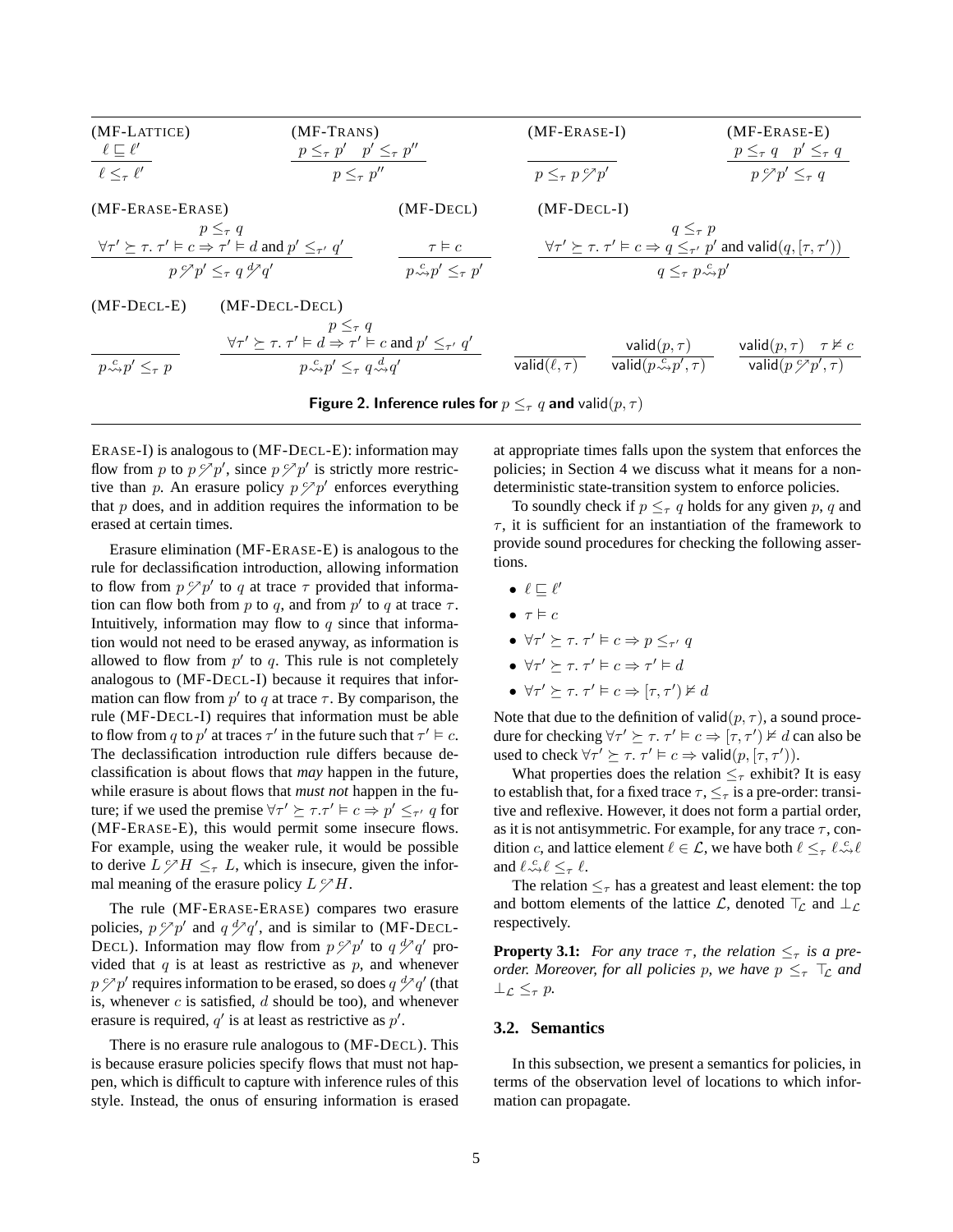We assume that the underlying lattice  $\mathcal L$  can describe how observable locations are, and proceed to define the observation level of an arbitrary policy p,  $\text{obs}(p)$ . The observability of a lattice level policy  $\ell$  is simply  $\ell$ , and the observability of declassification and erasure policies is just the observability of the left subpolicy:  $obs(p \rightarrow p')$  =  $obs(p \mathcal{P} p') = obs(p).$ 

Given this notion of observation level, we can define a semantics for policies such that the semantics of a policy  $p$  describes how information initially labeled  $p$  may propagate, and become (or cease to become) observable at various lattice levels, as the system executes.

Figure 3 gives a semantics for a policy p and trace  $\tau$ , written  $||p||_{\tau}$ , as a set of pairs of traces and lattice elements,  $(\tau', \ell)$ , where  $\tau' \succeq \tau$ . The semantics captures all the possible ways that information labeled with policy  $p$  just before trace  $\tau$  may affect information in the future. More formally, we expect that if information labeled  $p$  just before trace  $\tau$  may propagate to a location labeled q at time  $\tau'$ , then  $(\tau', \text{obs}(q)) \in [p]_{\tau}$ .

# **3.3. Consistency of the semantics**

To show that the semantics captures its informal meaning precisely (and to prove it), we need some additional concepts and properties that relate the semantics, the observational level, and the may-flow relation.

$$
\begin{aligned} [\![\ell]\!]_\tau &= \{ (\tau',\ell') \mid \tau' \succeq \tau \text{ and } \ell \sqsubseteq \ell' \} \\ [\![p\mathop{\sim}\limits^{\mathop{\sim}} p']\!]_\tau &= [\![p]\!]_\tau \cup \{ (\tau'',\ell) \in [\![p']\!]_{\tau'} \mid \tau' \succeq \tau \text{ and } \tau' \vDash c \} \\ [\![p\mathop{\not>}\limits^{\mathop{\sim}} p']\!]_\tau &= (\![p]\!]_\tau \cap \{ (\tau''',\ell) \in [\![p']\!]_{\tau'} \mid \tau' \succeq \tau \\ & \qquad \qquad \text{and } [\tau,\tau') \nvDash c \} ) \cup \\ & \{ (\tau',\ell) \in [\![p]\!]_\tau \mid [\tau,\tau') \nvDash c \} \\ \textbf{Figure 3. Semantics for policies } [\![p]\!]_\tau \end{aligned}
$$

To begin with, for all policies  $p$ , we observe that as time goes on, there are fewer possible ways in which information labeled with policy  $p$  may affect information. In particular, for any policy p and traces  $\tau$  and  $\tau' \succeq \tau$ , so long as information labeled with  $p$  does not need to be erased between  $\tau$  and  $\tau'$ , then  $[\![p]\!]_{\tau'} \subseteq [\![p]\!]_{\tau}$ .

**Property 3.2:** Let p be a policy and  $\tau$  and  $\tau'$  be traces such *that*  $\tau' \succeq \tau$ *. If* valid $(p, [\tau, \tau'))$ *, then*  $[\![p]\!]_{\tau'} \subseteq [\![p]\!]_{\tau}$ *.* 

A useful property of the semantics, which will be needed in later proofs, is that for any given policy p and traces  $\tau$ and  $\tau'$ , the set of lattice levels  $\{\ell \mid (\tau', \ell) \in [p]_{\tau}\}\$ is closed upward.

**Property 3.3:** For all policies p, traces  $\tau$  and  $\tau'$  and lattice *levels*  $\ell$ , *if*  $(\tau', \ell) \in [p]_{\tau}$ , then for all  $\ell'$  such that  $\ell \subseteq \ell'$  we *have*  $(\tau', \ell') \in [p]_{\tau}$ *.* 

The following theorem shows that the may-flow relation  $p \leq_{\tau} q$  is sound, in the sense that if information may flow from p to q, then  $[p]_{\tau} \supseteq [q]_{\tau}$ , that is, information labeled with policy p at trace  $\tau$  can affect at least as much in the future as information labeled with policy  $q$  can. The proof of the theorem is given in Appendix A.

**Theorem 3.4:** *For all policies* p, q and traces  $\tau$ , if  $p \leq_{\tau} q$ *then*  $[p]_{\tau} \supseteq [q]_{\tau}$ .

The relation  $p \leq_{\tau} q$  tells us that information labeled with policy p may flow to a location labeled q at time  $\tau$ . However, in general, we are interested in reasoning not only about the locations q that information labeled  $p$  may flow to in a single step, but about *all* locations that information labeled  $p$  may propagate to. We extend the relation  $p \leq_{\tau} q$  to the relation  $p \leq_{\tau \leq \tau'} q$ , to allow us to reason about where information labeled  $p$  may propagate from the time the system has produced the trace  $\tau$  to the time it has produced the trace  $\tau'$ , where  $\tau' \succeq \tau$ . Figure 4 presents the inference rules for the new relation. We have  $p \leq_{\tau \leq \tau'} q$ if there is some sequence of traces  $\tau_1, \ldots, \tau_n$  such that  $\tau = \tau_1 \preceq \cdots \preceq \tau_n = \tau'$ , and some sequence of policies  $p_0, \ldots, p_n$  such that  $p = p_0 \leq_{\tau_1} p_1 \leq_{\tau_2} \cdots \leq_{\tau_n} p_n = q$ . Moreover, each  $p_i$  is valid between  $\tau_i$  and  $\tau_{i+1}$ , which ensures that information stored in a location labeled  $p_i$  will not be erased before it can propagate, at trace  $\tau_{i+1}$ .

|                                                             | $\tau' \succeq \tau'' \succeq \tau$ $p \leq_{\tau \prec \tau''} p'$ |  |
|-------------------------------------------------------------|---------------------------------------------------------------------|--|
| $p \leq_\tau q$                                             | valid $(p', [\tau'', \tau'))$                                       |  |
| valid $(q, \tau)$                                           | $p' \leq_{\tau'} q$ valid $(q, \tau')$                              |  |
| $p \leq_{\tau \prec \tau} q$                                | $p \leq_{\tau \prec \tau'} q$                                       |  |
| Figure 4. Inference rules for $p \leq_{\tau \prec \tau'} q$ |                                                                     |  |

There is a strong and simple connection between the relation  $\leq_{\tau \leq \tau'}$  and the semantics of policies:

**Property 3.5:** *For all policies* p *and* q*, and traces* τ *and*  $\tau' \succeq \tau$ , if  $p \leq_{\tau \preceq \tau'} q$ , then  $[\![p]\!]_{\tau} \supseteq [\![q]\!]_{\tau'}$ .

There is also a simple connection between the observability of a policy and the semantics of that policy.

**Property 3.6:** *For all policies p and traces*  $\tau$ *, if* valid $(p, \tau)$ *, we have*  $(\tau, \text{obs}(p)) \in [p]_{\tau}$ .

We can now state the basic theorem that relates the policy semantics to the observational level: if information labeled p at time  $\tau$  may propagate to a location labeled q at time  $\tau'$ , then  $(\tau', \text{obs}(q)) \in [p]_{\tau}$ .

**Property 3.7:** For all policies p and q and traces  $\tau$  and  $\tau'$ *such that*  $\tau' \succeq \tau$ , *if*  $p \leq_{\tau \preceq \tau'} q$  *then*  $(\tau', \text{obs}(q)) \in [p]_{\tau}$ *.*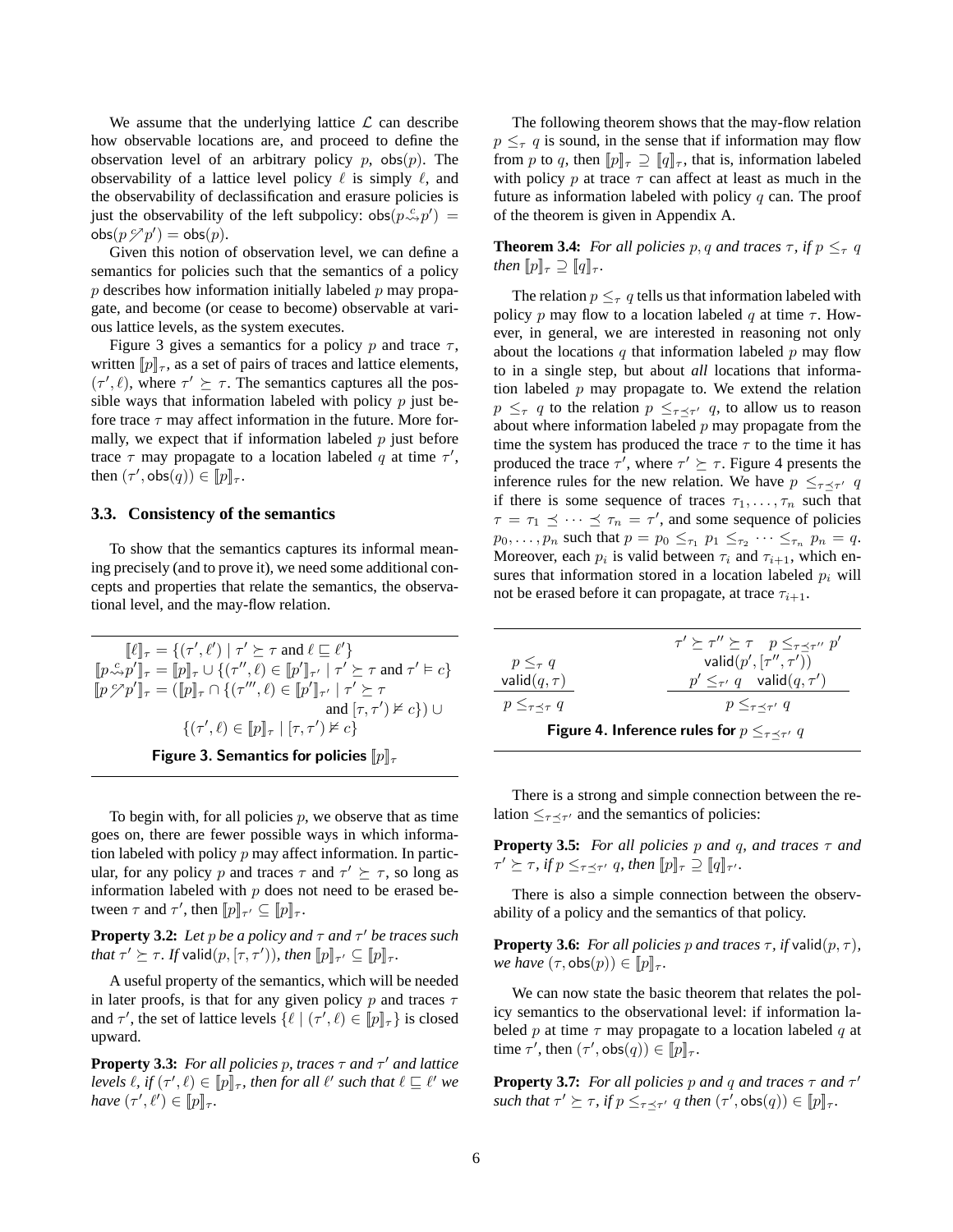The above facts allow us to prove some desirable properties about the  $p \leq_{\tau \leq \tau'} q$  relation, with regard to particular kinds of policies. First, we can show that for any policy  $\ell$  and any policy q such that  $\ell \leq_{\tau \leq \tau'} q$ , then the observation level of q must be at least that of  $\ell$ . This implies that information labeled  $\ell$  will never be observable at any level  $\ell'$ such that  $\ell \not\sqsubseteq \ell'.$ 

**Property 3.8:** *For any lattice element*  $\ell$ *, and for all policies* q and traces  $\tau$  and  $\tau' \succeq \tau$ , if  $\ell \leq_{\tau \preceq \tau'} q$ , then  $\ell \sqsubseteq \mathsf{obs}(q)$ .

The following property says that for an erasure policy  $p \nless p'p'$ , and any policy q that information labeled  $p \nless p'p'$  can propagate to, if the information is meant to be erased at some time, then the observation level of any such  $q$  after that time must be in the semantics of both  $p$  and  $p'$ . Thus, for example, given the erasure policy  $\ell \nless \ell^{\vee} \ell'$ , at any time after  $\tau'$  such that  $\tau' \vDash c$ , the observation level of any location that information could have flowed to from  $\ell \nless \ell'$  is at least  $\ell \sqcup \ell'$ . Thus, information labeled  $\ell \not\supset \ell'$  is erased when  $c$  is satisfied, after which it is only observable at the level  $\ell \sqcup \ell'.$ 

**Property 3.9:** For any erasure policy  $p \nless p'p'$ , and for all *policies* q *and traces*  $\tau$  *and*  $\tau' \geq \tau$ , *if*  $p \circ p' \leq_{\tau \preceq \tau'} q$ *and there is some*  $\tau''$  *such that*  $\tau' \succeq \tau'' \succeq \tau$  *and*  $\tau'' \models c$ , *then*  $(\tau', \text{obs}(q)) \in [p]$ <sub> $\tau$ </sub>  $\cap$   $[p']$ <sub> $\tau''$ </sub>, for some  $\tau'''$  such that  $\tau'' \succeq \tau''' \succeq \tau$ .

Finally, for a declassification policy  $p \rightarrow \gamma p'$ , and any policy q that information from  $p \stackrel{c}{\leadsto} p'$  can propagate to, the observation level of  $q$  must be in the semantics of either  $p$  or p'. For example, given the declassification policy  $\ell \rightarrow \ell'$ , at any time  $\tau'$ , the observation level of any location that information could have flowed to from  $\ell \rightarrow \ell'$  is bounded below by either  $\ell$  or  $\ell'$ .

**Property 3.10:** For any declassification policy  $p \rightarrow p'$ , and *for all policies* q and traces  $\tau$  and  $\tau' \succeq \tau$ , if  $p \stackrel{c}{\leadsto} p' \leq_{\tau \preceq \tau'} p'$ q then  $(\tau', \text{obs}(q)) \in [p]_{\tau} \cup [p']_{\tau''}$  for some  $\tau''$  such that  $\tau'' \vDash c$ .

### **4. Security properties**

In this section we explore the semantic security properties of systems that enforce the security policies of Section 2. We introduce three new semantic security conditions related to information erasure: noninterference according to policy p, noninterference after erasure, and selective erasure.

We first present a definition for what it means for a nondeterministic state-based system to be *policy enforcing*. We then prove that policy-enforcing systems enjoy several semantic security properties: noninterference [16], noninterference according to policy  $p$ , and noninterference after erasure. We also discuss how the semantic security conditions

of robust declassification [43, 30, 42] and selective declassification [32] relate to policy-enforcing systems.

#### **4.1. Policy-enforcing systems**

Let S be a system. Let  $\Sigma_S$  denote the *feasible states* of S, that is, all states that may occur in some execution of the system S. We assume that states are functions from locations to values, and that all states in  $\Sigma_S$  have the same domain. Let  $\rightarrow$  be the *transition relation* of S: for any two feasible states s and  $s'$ ,  $s \rightarrow s'$  if and only if S can atomically transition from  $s$  to  $s'$ .

Let  $pol(\cdot)$  be a function from locations to security policies; if x is a location and  $pol(x) = p$ , then the policy p is associated with the location  $x$ , and the system  $S$  should enforce the policy  $p$  on information stored in location  $x$ .

The traces of S are sequences of feasible states  $s_0 \dots s_k$ such that  $s_{i-1} \rightarrow s_i$  for  $i \in 1..k$ . We denote the set of traces of a system S by  $\Sigma_S^*$ , and assume that  $\Sigma_S^*$  is prefix-closed. As in Section 3, we use  $\tau$  to range over traces.

We call the system S *policy enforcing* if the system honors erasure policies, and all information flows that occur in the system are allowed to occur according to the  $\leq_\tau$  relation.

In order to honor erasure policies, a system must at least ensure that at all times  $\tau$ , any location that is meant to be erased at time  $\tau$  is set to a special value  $\bot$  at that time. The value ⊥ could represent either a constant, or non-existence in the system. The judgment valid $(p, \tau)$ , from the previous section, tells us when a location should be erased: for any p and  $\tau$ , valid $(p, \tau)$  is false if a location labeled with p should be erased at time  $\tau$ .

We can formally define what it means for a system to honor erasure policies, and allow only permitted information flows.

**Definition 4.1:** System S is *policy enforcing* if

- (1) for all finite traces  $s_0 \dots s_k$ , and for all locations x, if not valid(pol(x),  $s_0 \dots s_k$ ), then  $s_k(x) = \bot$ ; and
- (2) for all finite traces  $s_0 \ldots s_k s_{k+1}$ , and all feasible states  $s'_k$  there exists a feasible state  $s'_{k+1}$  such that  $s'_k \rightarrow$  $s'_{k+1}$ , and for all locations x, if  $s_{k+1}(x) \neq s'_{k+1}(x)$ , then  $\exists y. s_k(y) \neq s'_k(y)$  and  $\text{pol}(y) \leq_{s_0...s_{k+1}} \text{pol}(x)$ .

Clause (1) of the definition ensures that the system honors erasure policies. Clause (2) ensures the system allows only permitted information flows. Intuitively, if a system is policy-enforcing, then whenever information flows to a location x with policy  $p_x$ , then information flowed from some location y with policy  $p_y$  and the  $\leq_\tau$  relation permits flow from  $p_y$  to  $p_x$  at that time.

Nondeterministic systems can be policy enforcing. However, the definition requires that if a location  $x$  is set nondeterministically, then only information that is allowed to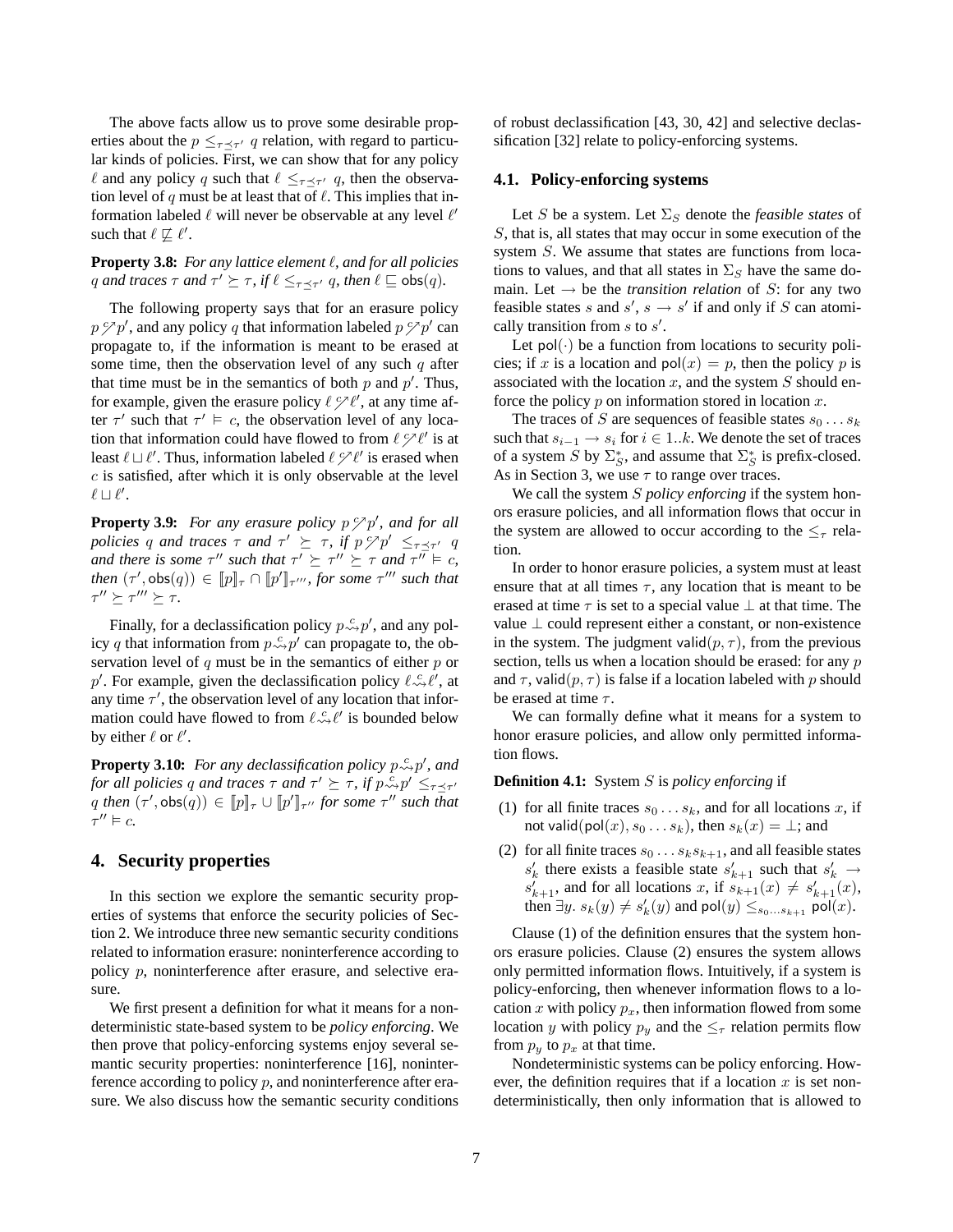flow to  $pol(x)$  may influence the nondeterministic choice. For example, if  $x$  is set to a number chosen randomly between 0 and the value held in location y at trace  $\tau$ , then it better be the case that  $\text{pol}(y) \leq_{\tau} \text{pol}(x)$ .

The policy-enforcing definition is possibilistic: clause (2) requires simply the existence of a suitable state  $s'_{k+1}$ . We believe suitably modified forms of the theorems in the following subsections should hold for a probabilistic definition of policy-enforcing systems.

The definition of a policy-enforcing system is a strong requirement. In particular, it ensures that no information is leaked through timing or termination channels. Timing and termination channels could be allowed by allowing the transition relation to be reflexive and weakening the requirement in clause (2) that "there exists a feasible state  $s'_{k+1}$ such that  $s'_k \rightarrow s'_{k+1}$  ..." to the following: there exists a (possibly infinite) sequence of states  $s'_k, \ldots, s'_{k+n+1}$  with  $s_i' \rightarrow s_{i+1}'$  for  $i \in k..(k+n)$  such that for all  $i \in k..(k+n)$ and locations x, if  $s_k(x) = s'_k(x)$  then  $s_k(x) = s'_i(x)$ , and either the sequence is infinite, or for all locations  $x$ , if  $s_{k+1}(x) \neq s'_{k+n+1}(x)$  then there  $\exists y. s_k(y) \neq s'_k(x)$  and  $\mathsf{pol}(y) \leq_{s_0...s_{k+1}} \mathsf{pol}(x).$ 

For ease of exposition, we do not weaken the definition, and assume that policy-enforcing systems do not leak any information through timing or termination channels. We believe that suitably weakened forms of the theorems in the following subsections hold when information may leak through these channels.

**4.1.1. Policies as covert channels.** Given a condition c that may occur in a policy, the satisfaction of  $c$  may depend on the trace of the system,  $\tau$ , as evidenced by the relation  $\tau \models c$  used in Sections 2 and 3. Thus, the policies enforced on locations may provide covert storage channels, modulated by the satisfaction of conditions. For example, information labeled with policy  $\ell \rightarrow \ell'$ , for some  $\ell \not\sqsubseteq \ell'$ , may flow to a location labeled  $\ell'$  only when the condition c is satisfied; if the satisfaction of  $c$  depends on some sensitive information, observing that the information flow occurred may reveal it.

To model the information that may be obtained by observing the satisfaction or non-satisfaction of a condition, we assume that for any condition  $c$  occurring in any policy in the image of  $pol(\cdot)$ , there is a (probably fictitious) location  $x_c$  that stores the satisfaction of c. That is, for any trace  $s_0 \dots s_k$ , we have  $s_k(x_c) = true$  if and only if  $s_0 \dots s_k \models c$ . The policy that  $x_c$  is labeled with, pol $(x_c)$ , describes the information that may be learned by observing whether  $c$  is satisfied.

We define a notion of *condition independence* to describe when information is independent of the satisfaction of any conditions; this notion will be useful in later subsections discussing semantic security properties. Intuitively, a policy  $p$  is condition-independent if information labeled with p cannot affect the satisfaction, or non-satisfaction, of any condition c in the system.

**Definition 4.2:** A policy p is *condition-independent* if for all conditions  $c$  that occur in any policy in the image of pol(·), and for all traces  $\tau$  and  $\tau' \succeq \tau$ , we have  $p \nleq_{\tau \preceq \tau'}$ pol( $x_c$ ), where  $x_c$  stores the satisfaction of c.

For example, if for all conditions c and traces  $\tau$ , the relation  $\tau \models c$  can be determined by statically examining the code of the system, and the code of the system is labeled with policy  $\perp_c$ , then for any condition c, we have  $\text{pol}(x_c) = \perp_c$ ; thus, any policy p such that  $p \nleq_\tau \perp_c$  for all  $\tau$  will be condition independent.

**4.1.2. Making systems policy-enforcing.** The definition of policy-enforcing systems is of little practical use when building systems that are intended to enforce the security policies. The development of techniques to build and/or verify that systems enforce the security policies is the subject of future work.

Since it is difficult for purely run-time mechanisms to enforce strict information flow policies [12], we envision static analysis as the primary method of building policy-enforcing systems, for example, a type system similar to those that are used in security-typed languages (e.g., [41, 39, 20, 27, 1, 3, 33]). However, additional run-time mechanisms, such as memory regions [38, 14, 17], to ensure that location lifetimes are limited appropriately, may prove useful in the enforcement of erasure policies.

The connection between security and the definition of a policy-enforcing system is not immediately apparent. However, the definition provides the tools needed to prove that policy-enforcing systems satisfy various more intuitive semantic security conditions, as discussed in the rest of this section.

### **4.2. Noninterference**

Noninterference [16] is a semantic security condition which requires that high security inputs do not affect low security outputs. The precise definitions of input, output, and high and low security lead to slightly different definitions of noninterference. In this context, we will assume that the system's input is given in a single location; that the system's output is all values stored in the locations during the subsequent execution of the system; and that information is low security if it is observable by a given attacker, and high security otherwise.

More precisely, consider an attacker who, for some lattice element  $\ell$ , is able to observe all and only locations x such that  $obs(pol(x)) \sqsubset \ell$ . A location is regarded as high security if it is not observable by the attacker, and low security if it is.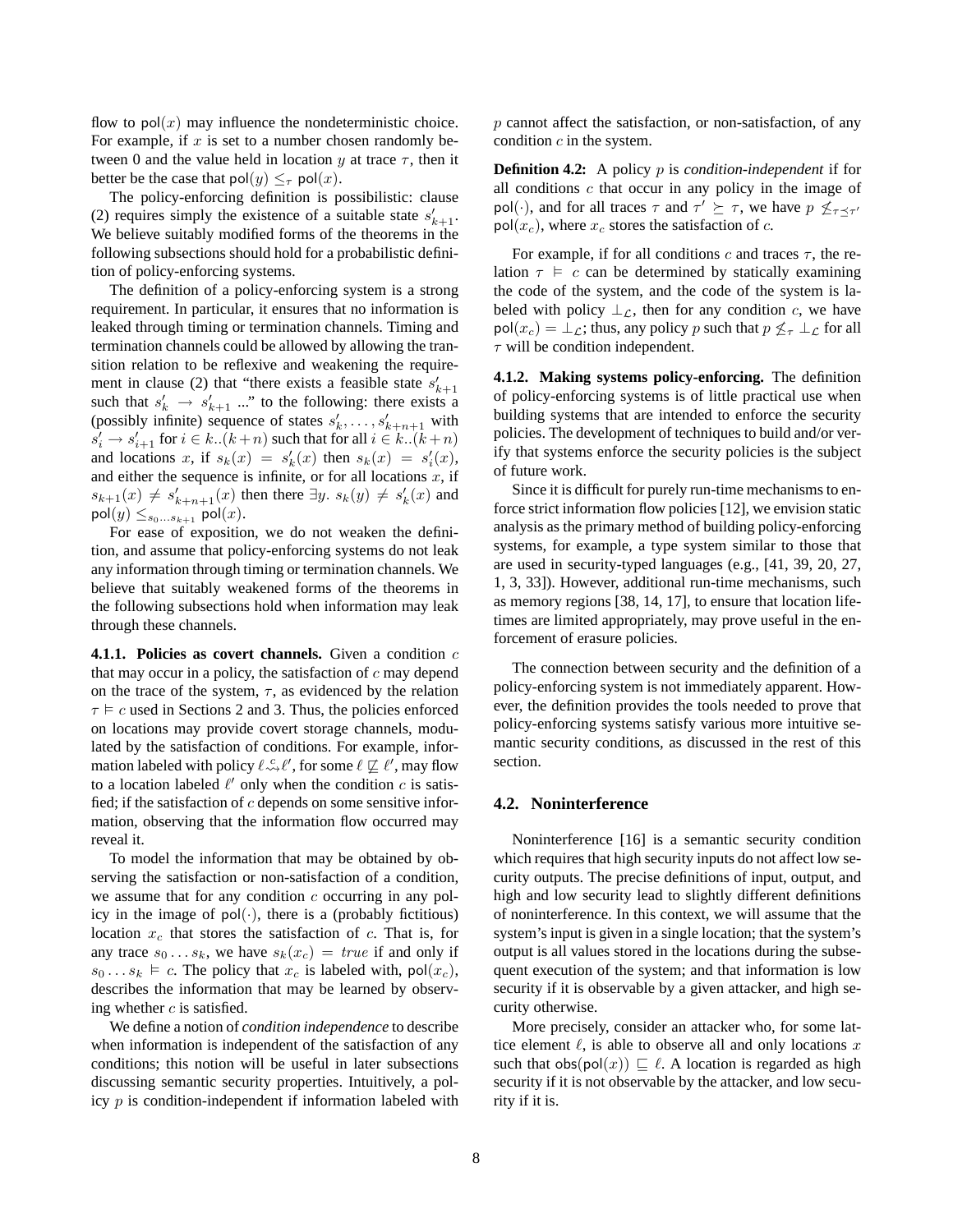We define an *observational equivalence* relation on  $\Sigma<sub>S</sub>$ , such that for any state  $s \in \Sigma_S$ ,  $[s]_\ell^{\mathcal{L}}$  is the equivalence class of states that are indistinguishable to the attacker; that is,  $[s]_{\ell}^{\mathcal{L}} = [s']_{\ell}^{\mathcal{L}}$  if for all locations x such that  $\text{obs}(\text{pol}(x)) \sqsubseteq \ell$ , we have  $s(x) = s'(x)$ .

Using this notion of observational equivalence, we can state the definition of noninterference.

**Definition 4.3:** A system S is *noninterfering at level*  $\ell$  for location h if for any two values  $v_1$  and  $v_2$ , and any state s such that both  $s_0 = s[h \mapsto v_1]$  and  $s'_0 = s[h \mapsto v_2]$  are feasible, if  $s_0 \dots s_k$  is a trace of  $\tilde{S}$  then there is a trace  $s'_0 \dots s'_k$ such that  $[s_k]_\ell^{\mathcal{L}} = [s'_k]_\ell^{\mathcal{L}}$ .

In general, a system that is policy-enforcing may not be noninterfering for all levels  $\ell$ . For example, if for some location x, the policy  $pol(x)$  enforced on x is a declassification policy  $\ell' \stackrel{c}{\leadsto} \ell$  for some  $\ell' \not\sqsubseteq \ell$ , then the system will not be noninterfering at level  $\ell$ . However, for any given location h, S will be noninterfering for h at any level  $\ell$  such that  $\ell \notin \{\ell' \mid (\tau, \ell') \in [\text{pol}(h)]_{\epsilon}\}.$  (We write  $\epsilon$  to denote the empty trace.)

**Theorem 4.4:** *If* S *is a policy-enforcing system, and* h *is any location such that* pol(h) *is condition independent, and*  $\ell$  *is any lattice element such that*  $\ell \notin {\ell' \mid (\tau, \ell') \in \mathbb{R}}$  $[\text{pol}(h)]_{\epsilon}$ , then *S* is noninterfering at level  $\ell$  for location h*.*

The following lemma is key to the proof of this theorem, and links the execution of a policy-enforcing system with the semantics of policies. The proof can be found in Appendix B.

**Lemma 4.5:** *For a policy-enforcing system* S*, and condition-independent policy*  $p_h$ *, let*  $s_0 \ldots s_k s_{k+1}$  *and*  $s'_0 \ldots s'_k$  be two traces such that for all locations x, if  $s_k(x) \neq s'_k(x)$  then  $p_h \leq_{\epsilon \leq s_0...s_k}$  pol(x). Then there ex*ists an*  $s'_{k+1}$  *such that*  $s'_{k} \rightarrow s'_{k+1}$  *and for all locations* x, if  $s_{k+1}(x) \neq s'_{k+1}(x)$  then  $p_h \leq_{\epsilon \leq s_0...s_{k+1}} \text{pol}(x)$ .

**Proof of Theorem 4.4:** Let  $h$  be a location such that  $\text{pol}(h)$ is condition independent, and  $\ell$  be a lattice element such that  $\ell \notin {\ell' \mid (\tau, \ell') \in [\text{pol}(h)]_{\epsilon}}$ . Let  $v_1$  and  $v_2$  be two values, and s a state such that both  $s_0 = s[h \mapsto v_1]$  and  $s'_0 = s[h \mapsto v_2]$  are feasible. Let  $s_0 \dots s_k$  be a trace of S.

By induction on  $k$  using Lemma 4.5, we can construct a trace  $s'_0 \dots s'_k$  such that for any location x such that  $s_k(x) \neq s'_k(x)$ , then  $\text{pol}(h) \leq_{\epsilon \leq s_0...s_k} \text{pol}(x)$ .

Let x be any location such that  $s_k(x) \neq s'_k(x)$ , and thus pol(h)  $\leq_{\epsilon \leq s_0...s_k}$  pol(x). By Property 3.7, we have  $(s_0 \ldots s_k, \text{obs}(\text{pol}(x))) \in [\text{pol}(h)]_{\epsilon}$ . Thus, by Property 3.3,  $\mathsf{obs}(\mathsf{pol}(x)) \not\sqsubseteq \ell$ , and  $\mathsf{so} \, [s_k]_{\ell}^{\mathcal{L}} = [s'_k]_{\ell}^{\mathcal{L}}$ .

Note that Theorem 4.4 allows us to conclude that if  $\ell$  is the policy enforced on location  $h$ , then  $S$  is noninterfering for h at any level  $\ell'$  such that  $\ell \not\sqsubseteq \ell'$ . This means that even

though there may be erasure and declassification occurring in the policy-enforcing system  $S$ , information stored in a location with policy  $\ell$  will never be observable below  $\ell$ .

#### **4.3. Noninterference according to policy** p

In this section we present a semantic security condition that depends upon the policy p of the input location. The new semantic security condition is called *noninterference according to policy* p, and gives a relatively detailed description of the information flow behavior of a policyenforcing system, permitting fine-grained reasoning about the information flow in different executions of such a system. Noninterference according to policy  $p$  is defined in terms of the semantics of p,  $[p]_{\epsilon}$ .

**Definition 4.6:** A system is *noninterfering according to policy* p if for any location h such that  $\text{pol}(h) = p$ , any two values  $v_1$  and  $v_2$ , and any state s such that both  $s_0 =$  $s[h \mapsto v_1]$  and  $s'_0 = s[h \mapsto v_2]$  are feasible, then for any trace  $s_0 \dots s_k$  there is a trace  $s'_0 \dots s'_k$  such that for all lattice levels  $\ell$ , if  $(s_0 \dots s_k, \ell) \notin [p]_\epsilon$ , then  $[s_k]_\ell^{\mathcal{L}} = [s'_k]_\ell^{\mathcal{L}}$ .

Policy-enforcing systems are noninterfering according to policy p, as stated by the following theorem.

**Theorem 4.7:** *If* S *is a policy-enforcing system, then for all condition-independent policies* p*,* S *is noninterfering according to policy* p*.*

**Proof:** Let h be a location such that  $\text{pol}(h)$  is condition independent. Let  $v_1$  and  $v_2$  be two values, and s a state such that both  $s_0 = s[h \mapsto v_1]$  and  $s'_0 = s[h \mapsto$  $[v_2]$  are feasible. Let  $s_0 \dots s_k$  be a trace of S. By induction on  $k$  using Lemma 4.5, we can construct a trace  $s'_0 \dots s'_k$  such that for any location x such that  $s_k(x) \neq$  $s'_k(x)$ , then pol $(h) \leq_{\epsilon \leq s_0...s_k}$  pol $(x)$ . By Property 3.7,  $(s_0 \dots s_k, \text{obs}(\text{pol}(x))) \in [p]_{\epsilon}$ . Thus, for any lattice level  $\ell$  such that  $(s_0 \ldots s_k, \ell) \notin [p]_{\epsilon}$ , by Property 3.3, we have  $\mathsf{obs}(\mathsf{pol}(x)) \not\sqsubseteq \ell$ , and  $\mathsf{so} \, [s_k]_{\ell}^{\mathcal{L}} = [s'_k]_{\ell}^{\mathcal{L}}$ .

For a given trace  $\tau$ , determining the set  $\{ \ell \mid (\tau, \ell) \in$  $[p]_{\epsilon}$  depends only on the sequences of conditions that are satisfied at each step of the trace. Thus, we can give an equivalent statement of noninterference according to policy p simply in terms of sequences of satisfied conditions.

First, we define conds( $s_0 \ldots s_k$ , p), which takes a trace  $s_0 \dots s_k$  and a policy p, and returns a sequence of sets of conditions, such that the ith set consists of the conditions occurring in p that are satisfied by the trace  $s_0 \dots s_i$ . More formally, conds $(s_0 \dots s_k, p) = C_0 \dots C_k$  where for  $i \in 0..k$ ,  $C_i = \{c \mid c \text{ occurs in } p \text{ and } s_0...s_i \models c\}$ . It turns out that we can remove any empty sets from the sequence without any modification to the results.

Figure 5 defines a function  $\text{lvl}(p, C_0 \dots C_k)$  that takes a policy  $p$  and a sequence of sets of satisfied conditions, and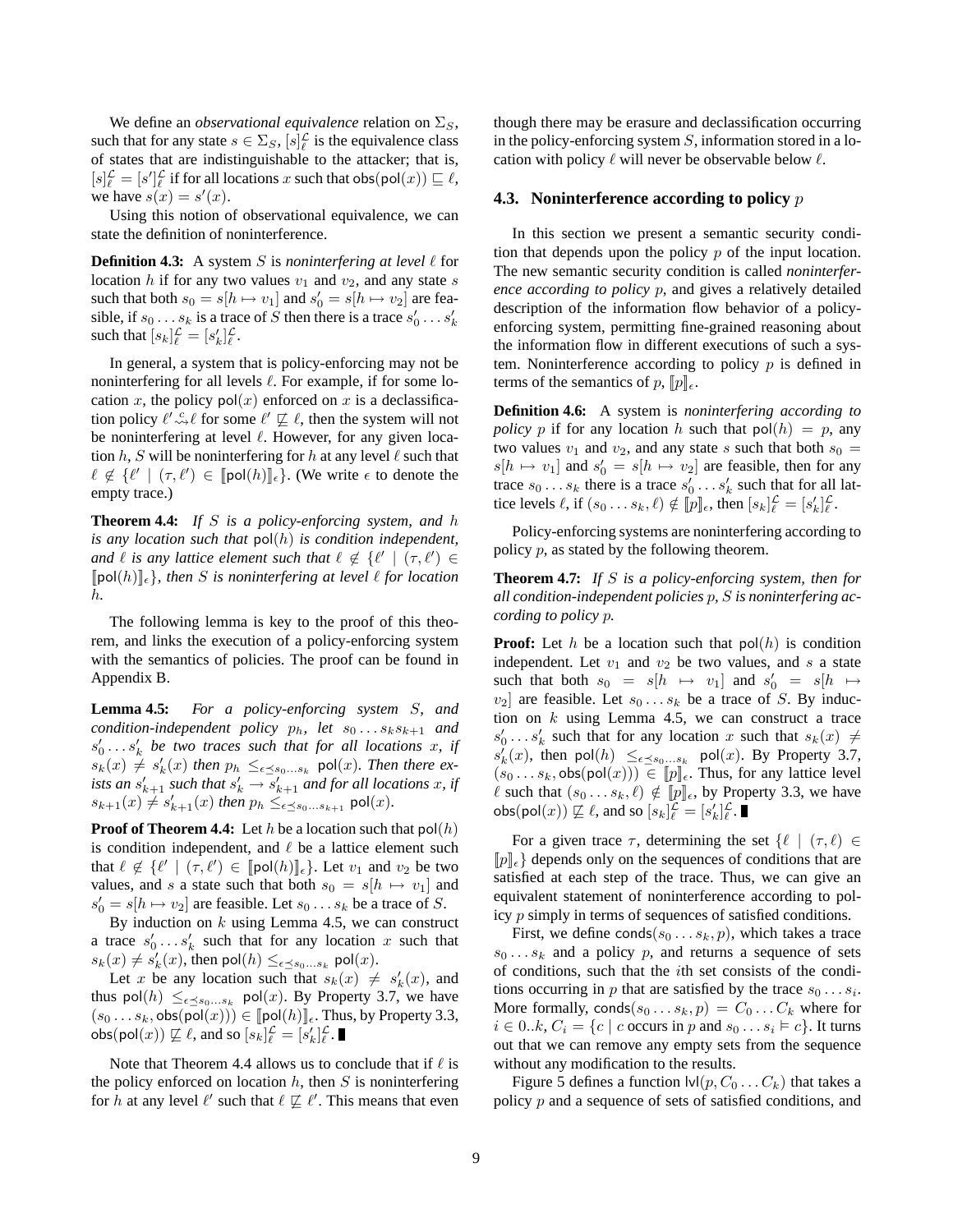returns a lower bound on the set  $\{ \ell \mid (\tau, \ell) \in [p]_{\epsilon} \}$ , where conds $(\tau, p) = C_0 \dots C_k$ . The fact that  $|v|(p, C_0 \dots C_k)$  returns a lower bound is made precise by the following property, which would allow an equivalent statement of noninterference according to p in terms of  $\text{lvl}(p, \text{conds}(\tau, p)),$ with no reference to the semantics of  $p$  at all.

 $\text{lvl}(\ell, C_0 \ldots C_k) = \ell$  $\text{lvl}(p \stackrel{c}{\leadsto} p', C_0 \ldots C_k) = \text{lvl}(p, C_0 \ldots C_k)$  $\bigcap \{ \textsf{lvl}(p', C_i \ldots C_k) \mid c \in C_i \}$  $\mathsf{Ivl}(p \mathcal{P}p', C_0 \ldots C_k) =$  $\sqrt{ }$ J  $\mathcal{L}$  $\textsf{Ivl}(p, C_0 \ldots C_k)$  if  $\forall i \in 1..k. \; c \notin C_i$  $\text{lvl}(p, C_0 \dots C_k) \sqcup \text{otherwise}$  $\bigcup \{ \text{lvl}(p', C_{i+1} \dots C_k) \mid \forall j \in 1..i. \ c \notin C_j \}$ **Figure 5. Definition of**  $\text{lvl}(p, C_0 \dots C_k)$ 

**Property 4.8:** *For any policy p and trace*  $\tau$ *,*  $(\tau, \ell) \in [p]_e$  *if and only if*  $\text{lvl}(p, \text{conds}(\tau, p)) \sqsubseteq \ell$ .

Noninterference according to policy  $p$  allows finegrained reasoning about the end-to-end information flow behavior of a system, even in the presence of declassification and erasure. The equivalent statement of noninterference according to  $p$  allows us to reason about the behavior of a system solely in terms of sequences of satisfied conditions. For example, consider a policy-enforcing system whose input has the policy  $H \stackrel{d}{\leadsto} (L \not\supset H)$  for a simple two point lattice where  $L \sqsubseteq H$  and  $L \neq H$ . By considering possible sequences of satisfied conditions, we can make some strong statements about the information flow behavior of the system. Any trace of the system in which the condition  $d$  is never satisfied will reveal no information about the input to an attacker who can observe only at level L, since  $\text{vol}(H \stackrel{d}{\leadsto} (L \not\supset H), C_0 \ldots C_k) = H$ , where  $d \notin C_i$  for all  $i \in 0..k$ . This seems a reasonable claim, because if  $d$  is never satisfied, no declassification of the input may occur. Similarly, we can see that for any trace in which the condition  $d$  is never satisfied after the condition  $c$  is, no information about the input is available at the end of the trace to an L-attacker. This result is more interesting: despite the fact that information about the input is declassified and observable at level  $L$  during the execution, by the end of the trace, no information about the input is available at level L.

Noninterference according to policy  $p$  allows reasoning about the interaction between declassification and erasure, resulting in stronger security guarantees than can be achieved in the absence of information erasure.

Noninterference according to policy p generalizes a useful semantic security condition *noninterference until de-*

*classification* [7], and its equivalent for erasure policies, *noninterference after erasure*.

### **4.4. Noninterference after erasure**

Noninterference until declassification [7] is a security property that ensures an attacker cannot observe any information about a secret input until an appropriate sequence of declassifications has occurred. In the presence of information erasure, there is a corresponding semantic security condition for erasure: *noninterference after erasure*. Intuitively, after an appropriate sequence of erasures have occurred on some input data, an attacker should not be able to view any information about the input. Unlike noninterference until declassification, where more information about the input becomes available as time progresses, the system holds *less* information about the input as the appropriate erasures occur. Noninterference after erasure provides a useful security guarantee for privacy and anonymity concerns, where we would like to ensure that certain information is not retained by a system.

The definition of noninterference after erasure closely parallels that of noninterference until declassification. We write  $\tau \vDash c_1 \dots c_m$  when there is a nondecreasing sequence of natural numbers  $n_1 \ldots n_m$  such that conds $(\tau, p) = C_1 \dots C_k$  and  $c_i \in C_{n_i}$  for  $i \in 1..m$ .

**Definition 4.9:** A system is *noninterfering at security level*  $\ell$  *after conditions*  $c_1 \ldots c_m$  for location h such that  $\mathsf{pol}(h) = \ell_1 \ ^{c_1 \times} (\ell_2 \ ^{c_2 \times} (\cdots \ ^{c_{k-2} \times} (\ell_{k-1} \ ^{c_{k-1} \times} \ell_k) \cdots),$ where  $m < k$ , if for any two values  $v_1$  and  $v_2$ , and any state s such that both  $s_0 = s[h \mapsto v_1]$  and  $s'_0 = s[h \mapsto v_2]$  are feasible, if  $\tau_1 = s_0 \dots s_k$  is a trace such that  $\tau_1 \models c_1 \dots c_m$ then there is a trace  $\tau_2 = s'_0 \dots s'_k$  such that  $\tau_2 \models c_1 \dots c_m$ and  $[s_k]_\ell^{\mathcal{L}} = [s'_k]_\ell^{\mathcal{L}}$ .

**Theorem 4.10:** *If* S *is a policy-enforcing system, then for any condition-independent policy*  $p \equiv \ell_1 c_1 \sim (\ell_2 c_2 \sim (\cdots c_{k-2} \sim (\ell_{k-1} c_{k-1} \sim \ell_k) \cdots)$ , any loca*tion* h such that  $\text{pol}(h) = p$ , and any security level  $\ell$  such *that,*  $\ell_1 \sqcup \ldots \sqcup \ell_{m+1} \not\sqsubseteq \ell$ *, for*  $m < k$ *, then* S *is noninterfering at security level*  $\ell$  *after conditions*  $c_1 \ldots c_m$  *for location* h*.*

**Proof:** For any trace  $\tau$  such that  $\tau \models c_1 \dots c_m$ , we have  $\ell_1 \sqcup$  $\ldots \sqcup \ell_{m+1} \sqsubseteq \text{lvl}(p, \text{conds}(\tau, p)).$  The result follows from Theorem 4.7.

#### **4.5. Robustness**

Robust declassification [43, 30, 42] is a semantic security condition that restricts what information an active attacker may obtain from a system that declassifies information. In particular, a system is robust if an active attacker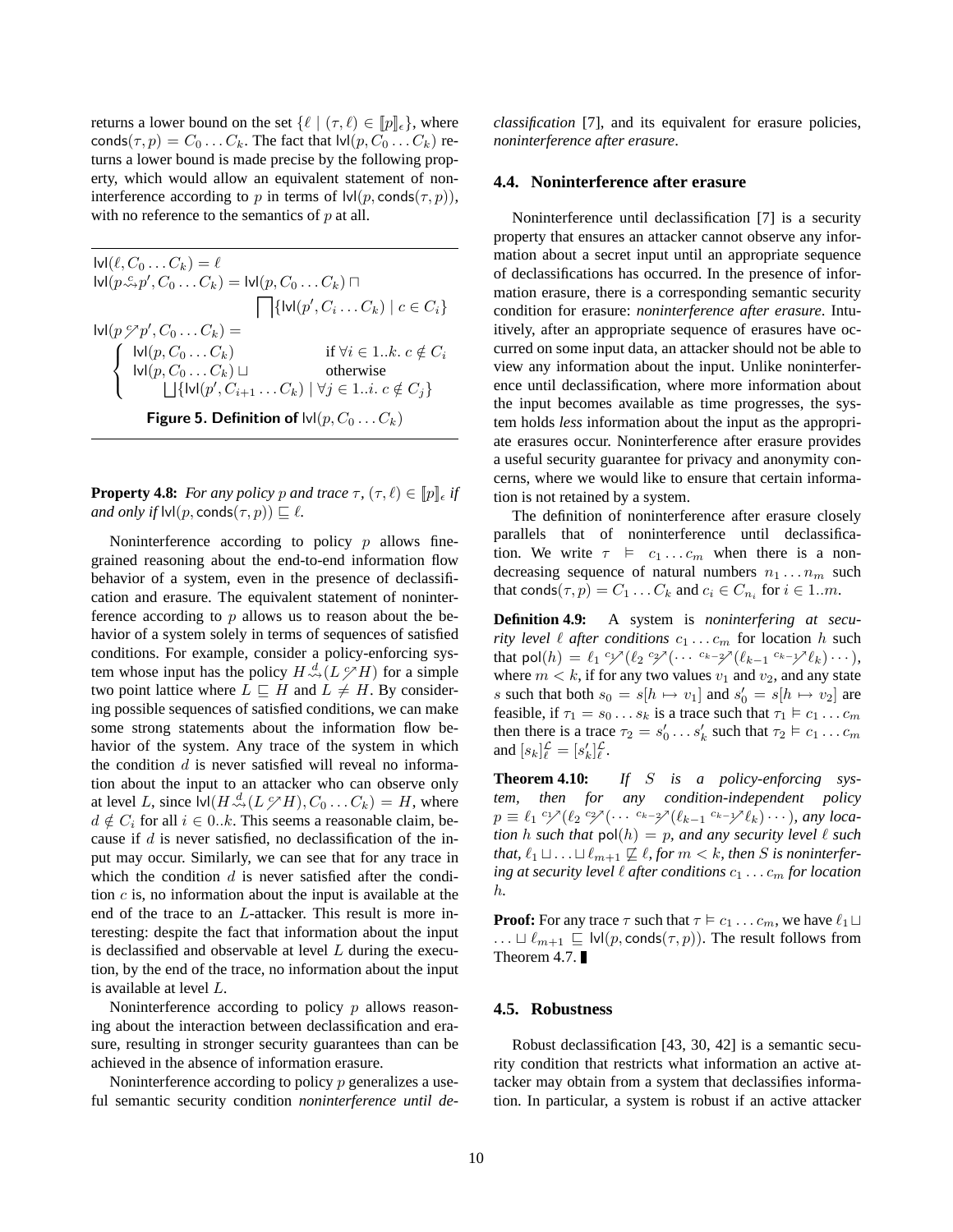(who can modify low-integrity aspects of the system and observe its execution), is unable to learn more than a passive attacker (who can only observe the system's execution).

In a language-based setting [42, 30], the robustness condition is enforced by ensuring that the decision to declassify information (as well as the information to be declassified) is trusted. This trust requirement can be treated as a declassification condition in the policy language.

With the introduction of information erasure, it is natural to ask whether there is a corresponding "robust erasure" semantic security condition? Interestingly, the semantic security condition is the same: performing modifications to low-integrity parts of the system should not reveal more information to the active attacker than to a passive attacker. Thus, an active attacker should not be able either to cause more information to be declassified, or to prevent the erasure of information. Therefore, robustness is a more general property that applies to information flow policies in general, not just to declassification. In a language-based setting, robustness would be enforced by ensuring that the decision to erase data is trusted, and cannot be subverted by the attacker: any erasure that should occur in the absence of an active attacker should also occur in the presence of the attacker.

Investigating the language-based enforcement of erasure policies, and determining suitable conditions on erasure policies to ensure robustness remains future work.

### **4.6. Selective declassification and erasure**

*Selective declassification* [32] was introduced as part of the decentralized label model [28, 29], and requires the owners of data to authorize all declassifications of that data. Which owners are required to give their authorization for a given declassification depends on what security levels the data is being declassified from and to. Pottier and Conchon [32] present selective declassification as a combination of information flow and access control, where a number of declassification operations are locked at appropriate levels of authority; access control allows only suitably authorized principals to unlock the declassification operations, and only unlocked declassification operations can declassify information. Selective declassification, like robust declassification, attempts to prevent inappropriate declassifications by requiring a certain condition to be true when declassification occurs. Like robust declassification, such a condition can be incorporated into this policy framework.

In the presence of information erasure, there is a corresponding concept of selective erasure: all owners of data must give their authorization for the *non-*erasure of data. That is, information that is meant to be erased is only permitted to exist provided all owners of that information permit its existence. In a language-based setting where owners authorize code, a system needs to ensure that information is erased before control leaves the authorized code. It is not clear how to characterize selective erasure as a combination of access control and information flow.

# **5. Related work**

As far as we are aware, no previous work has addressed information erasure from an information flow perspective, nor considered language-based enforcement of erasure policies. Some work has considered the secure deletion (or nondeletion) of information from magnetic disks and semiconductor devices (e.g., [18, 19, 2]), but this work is not at a language-level of abstraction, nor does it consider strong end-to-end security properties. Revocation of access rights is a form of erasure for access control; some work has investigated automatic revocation based on temporal constraints (e.g., [5, 21]).

There has however been much recent work on semantic security properties that hold in the presence of downgrading of security policies. The most relevant (noninterference until declassification, robust declassification, and selective declassification) have already been discussed in Section 4. A recent paper by Sabelfeld and Sands [37] provides a good survey of semantic security definitions for systems that perform declassification, as well as suggesting some guiding principles for declassification mechanisms.

Li and Zdancewic [22] present a framework of security policies that enforce the end-to-end semantic security condition *relaxed noninterference*. Their security policies express *what* information can be declassified, by specifying functions on secret data whose result is permitted to be nonsecret. Their work is largely orthogonal to the declassification policies of this framework, which focus primarily on expressing *when* information can be released, rather than on fine-grained specifications of what information may be released. Supporting reasoning about relaxed noninterference would be an interesting extension to the security policies presented here.

Sabelfeld and Myers [36] present *delimited release*, a semantic security condition that allows reasoning about noninterference in the presence of declassification through "escape hatch" expressions. Like relaxed noninterference, delimited release allows a precise specification of *what* information may be declassified, by specifying computations on secret data whose result is non-secret.

Giacobazzi and Mastroeni [15] generalize noninterference by making it parametric with respect to what information an attacker can analyze about the input and output of a program. As such, *abstract noninterference*, like relaxed noninterference and delimited release, focuses on *what* information can be declassified.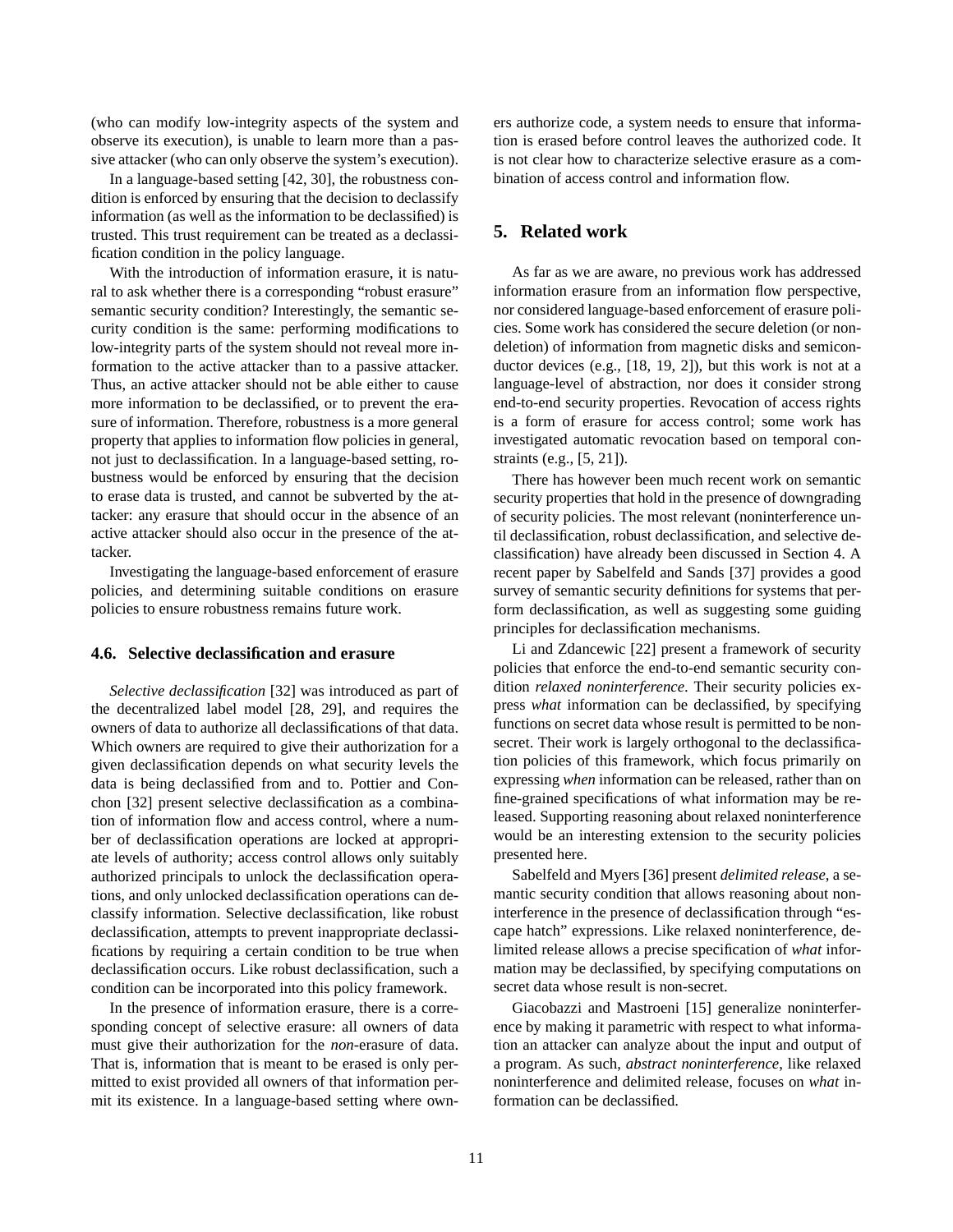Cuppens and Gabillon [10] consider the problem of temporal downgrading rules in a multi-level database. They present a language, based on a modal first order logic, that captures the semantics of temporal databases, and permits the specification of downgrading rules; their downgrading rules are expressive, permitting the specification of downgrading at a specific time, after a delay, or on a certain event (such as a user explicitly requesting to downgrade the information).

Intransitive noninterference [35, 31, 34] is an information flow condition based on noninterference that describes the behavior of systems that declassify information. While intransitive noninterference does not address information erasure, there is a close connection between it and the enforcement of the  $p \leq_{\tau} q$  relationship. In fact, declassification policies are an extension of intransitive noninterference with temporal properties: in each computation step, information flows between levels only if that flow is permitted *and* appropriate conditions are true for that computation step [7].

Recent work by Mantel and Sands [25] places intransitive noninterference in a language setting, providing a bisimulation-based security condition for multi-threaded programs that controls where information can be declassified, and a type system that enforces this condition.

Some other approaches to reasoning about declassification in an information flow setting, such as *quantitative information flow* (e.g., [26, 23, 13, 9]) and *relative secrecy* [40] seek to measure or bound the *amount* of information that is declassified. This work is largely orthogonal to the declassification policies of this paper, which (in this context) are concerned only with possibilistic security assurances.

Zheng and Myers [44] show that noninterference can be achieved in the presence of dynamic labels. Dynamic labels have a close connection to declassification and erasure policies, since the conditions for declassification and erasure may depend on runtime data. In particular, both control the security policies of data at runtime, and may themselves depend on runtime data, and thus, both may be used to modulate covert channels. Most of the semantic security conditions of Section 4 require the policy of the input location to be condition-independent; it should be possible to use Zheng and Myers' techniques for reasoning about and controlling information flow from dynamic labels to prove noninterference results that hold even when the policy of the input location is not condition independent.

The *decentralized label model* [28, 29] is a security policy framework that permits mutually distrusting owners of information to specify who is permitted to read that information; only information owners may declassify the information they own. The decentralized labels form a lattice, which can be used as the base lattice of the security policies

of this paper. Recent work has generalized decentralized labels to *owned policies* [6]; the security policies of this paper (instantiated with a base lattice of sets of readers) could be used as the policies that are owned by security principals.

The use of conditions to determine when declassification is permitted and erasure required adds a temporal element to the information security policies. As such, there is a connection between the policies of this paper and temporal logics, such as LTL [24] and CTL [8]. In particular, if information has a declassification policy  $p \rightarrow q$  enforced on it, then a policy-enforcing system ensures that at all times, if the information is declassified from  $p$  to  $q$ , then the condition  $c$  is true. (The condition  $c$  could itself be a temporal logic formula, if the framework is so instantiated.) Given sufficient predicates to reason about declassification, this guarantee could be formally stated in a temporal logic. Similarly, if information has an erasure policy  $p \nless q$  enforced on it, then a policy-enforcing system ensures that at all times, if  $c$  is true then the information is either removed from the system, or has both  $p$  and  $q$  enforced on it. Again, given sufficient predicates, this guarantee could be formally stated in a temporal logic. Barthe, D'Argenio and Rezk [4] use the technique of *self-composition* to state noninterference as a temporal logic formula; the same technique may allow noninterference according to policy  $p$  to be stated as a temporal logic formula.

# **6. Conclusion**

There has been a great deal of work on enriching information flow policies to support information release, but we are not aware of any prior work on information erasure, even though erasure policies appear to be an important aspect of information security requirements. This paper presents a framework for strong erasure policies, including support for both declassification and erasure.

The policy language allows the specification of policies that combine lattice levels, declassification, and erasure in complex ways. The may-flow relation supports static or dynamic reasoning about flows of information annotated with the policies. We have also given a formal semantics to these policies and shown that this semantics is consistent with the may-flow relation and a notion of observational level. A formal definition of what it means for a trace-based system to enforce a policy has been given; this definition then makes it possible to show that any policy-enforcing system satisfies various useful generalizations of noninterference.

Basing information security on information flow policies offers the promise of strong, end-to-end security assurance. However, information flow policies need to be much more expressive to capture the security requirements of real systems. In fact, this work was motivated by an attempt to cap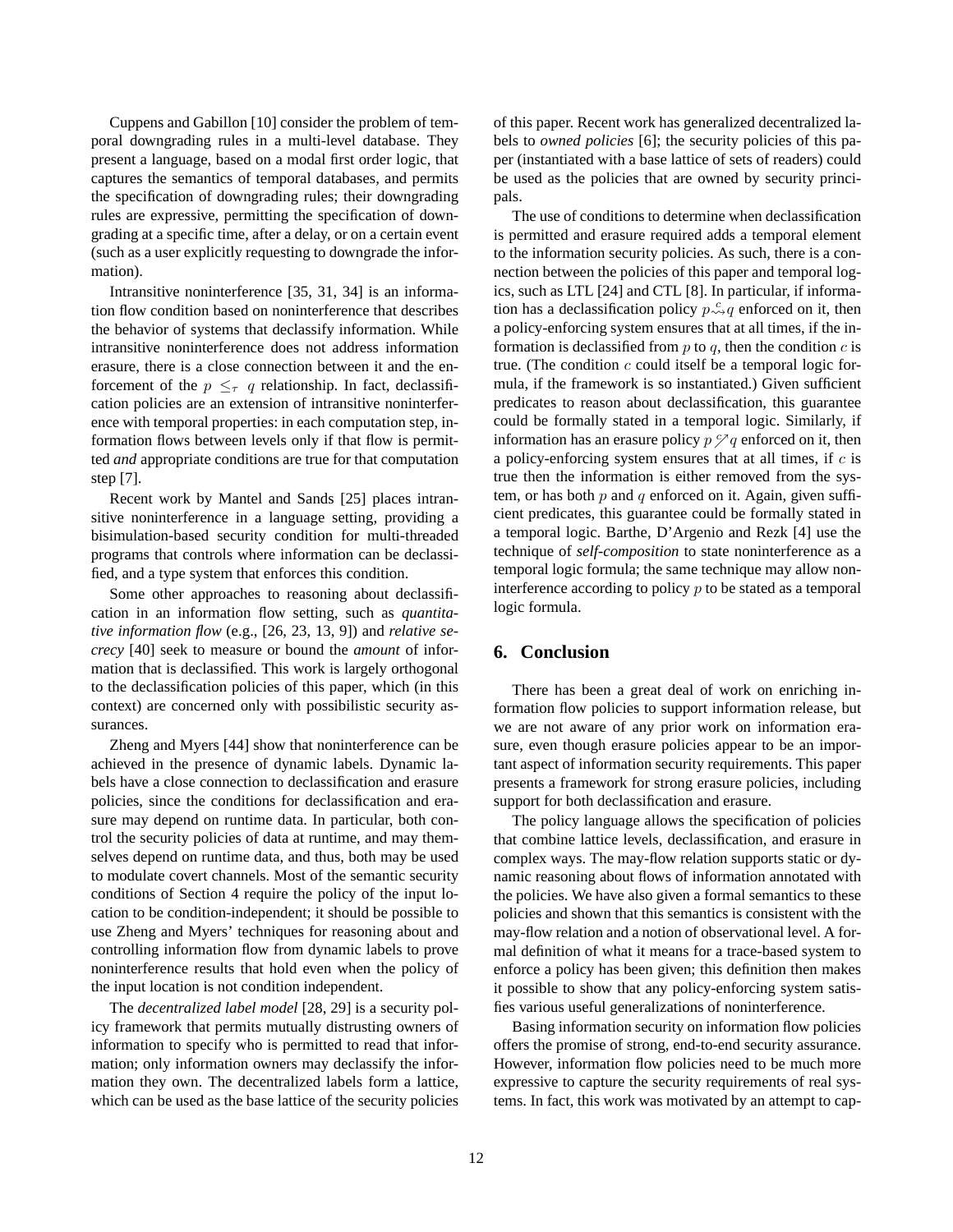ture the security requirements of a web-based voting system. This paper makes a step toward greater expressiveness, but much work remains to be done; one obvious next step is to develop enforcement mechanisms for erasure.

### **Acknowledgments**

Thanks to Nate Nystrom and the anonymous reviewers for providing helpful feedback.

# **References**

- [1] J. Agat. Transforming out timing leaks. In *Proc. 27th ACM Symp. on Principles of Programming Languages (POPL)*, pages 40–53, Boston, MA, Jan. 2000.
- [2] R. Anderson and M. Kuhn. Low cost attacks on tamper resistant devices. In *IWSP: International Workshop on Security Protocols, LNCS*, 1997.
- [3] A. Banerjee and D. A. Naumann. Secure information flow and pointer confinement in a Java-like language. In *IEEE Computer Security Foundations Workshop (CSFW)*, June 2002.
- [4] G. Barthe, P. R. D'Argenio, and T. Rezk. Secure information flow by self-composition. In *Proc. 17th IEEE Computer Security Foundations Workshop*, pages 100–114, June 2004.
- [5] E. Bertino, C. Bettini, and P. Samarati. A temporal authorization model. In *CCS '94: Proceedings of the 2nd ACM Conference on Computer and communications security*, pages 126–135, 1994.
- [6] H. Chen and S. Chong. Owned policies for information security. In *Proc. 17th IEEE Computer Security Foundations Workshop*, June 2004.
- [7] S. Chong and A. C. Myers. Security policies for downgrading. In *Proc. 11th ACM Conference on Computer and Communications Security*, pages 198–209, Oct. 2004.
- [8] E. M. Clarke, E. A. Emerson, and A. P. Sistla. Automatic verification of finite-state concurrent systems using temporal logic specifications. *ACM Transactions on Programming Languages and Systems (TOPLAS)*, 8(2):244–263, 1986.
- [9] M. R. Clarkson, A. C. Myers, and F. B. Schneider. Belief in information flow. In *Proc. 18th IEEE Computer Security Foundations Workshop*, June 2005.
- [10] F. Cuppens and A. Gabillon. Modelling a multilevel database with temporal downgrading functionalities. In *Proceedings of the ninth annual IFIP TC11 WG11.3 working conference on Database security IX : status and prospects*, pages 145– 164, 1996.
- [11] D. E. Denning. A lattice model of secure information flow. *Comm. of the ACM*, 19(5):236–243, 1976.
- [12] D. E. Denning and P. J. Denning. Certification of programs for secure information flow. *Comm. of the ACM*, 20(7):504– 513, July 1977.
- [13] A. Di Pierro, C. Hankin, and H. Wiklicky. Approximate noninterference. In *Proc. 15th IEEE Computer Security Foundations Workshop*, pages 1–15, June 2002.
- [14] D. Gay and A. Aiken. Memory management with explicit regions. In *Proc. of the '98 SIGPLAN Conference on Programming Language Design*, pages 313–323. ACM Press, 1998.
- [15] R. Giacobazzi and I. Mastroeni. Abstract non-interference: parameterizing non-interference by abstract interpretation. In *POPL31*, pages 186–197. ACM Press, 2004.
- [16] J. A. Goguen and J. Meseguer. Security policies and security models. In *Proc. IEEE Symposium on Security and Privacy*, pages 11–20, Apr. 1982.
- [17] D. Grossman, G. Morrisett, T. Jim, M. Hicks, Y. Wang, and J. Cheney. Region-based memory management in cyclone. In *Proc. of the '02 SIGPLAN Conference on Programming Language Design*, pages 282–293. ACM Press, 2002.
- [18] P. Gutmann. Secure deletion of data from magnetic and solid-state memory. In *The Sixth USENIX Security Symposium Proceedings*, pages 77–90, 1996.
- [19] P. Gutmann. Data remanence in semiconductor devices. In *The Tenth USENIX Security Symposium Proceedings*, pages 39–54, 2001.
- [20] N. Heintze and J. G. Riecke. The SLam calculus: Programming with secrecy and integrity. In *Proc. 25th ACM Symp. on Principles of Programming Languages (POPL)*, pages 365– 377, San Diego, California, Jan. 1998.
- [21] J. B. D. Joshi, E. Bertino, U. Latif, and A. Ghafoor. Generalized temporal role based access control model. *IEEE Transactions on Knowledge and Data Engineering*, 17(1), Jan. 2005.
- [22] P. Li and S. Zdancewic. Downgrading policies and relaxed noninterference. In *POPL32*, Long Beach, CA, Jan. 2005.
- [23] G. Lowe. Quantifying information flow. In *Proc. 15th IEEE Computer Security Foundations Workshop*, June 2002.
- [24] Z. Manna and A. Pnueli. *The Temporal Logic of Reactive and Concurrent Systems*. Springer-Verlag, 1992.
- [25] H. Mantel and D. Sands. Controlled Declassification based on Intransitive Noninterference. In *Proceedings of the 2nd ASIAN Symposium on Programming Languages and Systems, APLAS 2004*, LNCS 3303, pages 129–145, Taipei, Taiwan, Nov. 2004. Springer-Verlag.
- [26] J. K. Millen. Covert channel capacity. In *Proc. IEEE Symposium on Security and Privacy*, Oakland, CA, 1987.
- [27] A. C. Myers. JFlow: Practical mostly-static information flow control. In *Proc. 26th ACM Symp. on Principles of Programming Languages (POPL)*, pages 228–241, San Antonio, TX, Jan. 1999.
- [28] A. C. Myers and B. Liskov. A decentralized model for information flow control. In *Proc. 17th ACM Symp. on Operating System Principles (SOSP)*, pages 129–142, Saint-Malo, France, 1997.
- [29] A. C. Myers and B. Liskov. Complete, safe information flow with decentralized labels. In *Proc. IEEE Symposium on Security and Privacy*, pages 186–197, Oakland, CA, USA, May 1998.
- [30] A. C. Myers, A. Sabelfeld, and S. Zdancewic. Enforcing robust declassification. In *Proc. 17th IEEE Computer Security Foundations Workshop*, pages 172–186, June 2004.